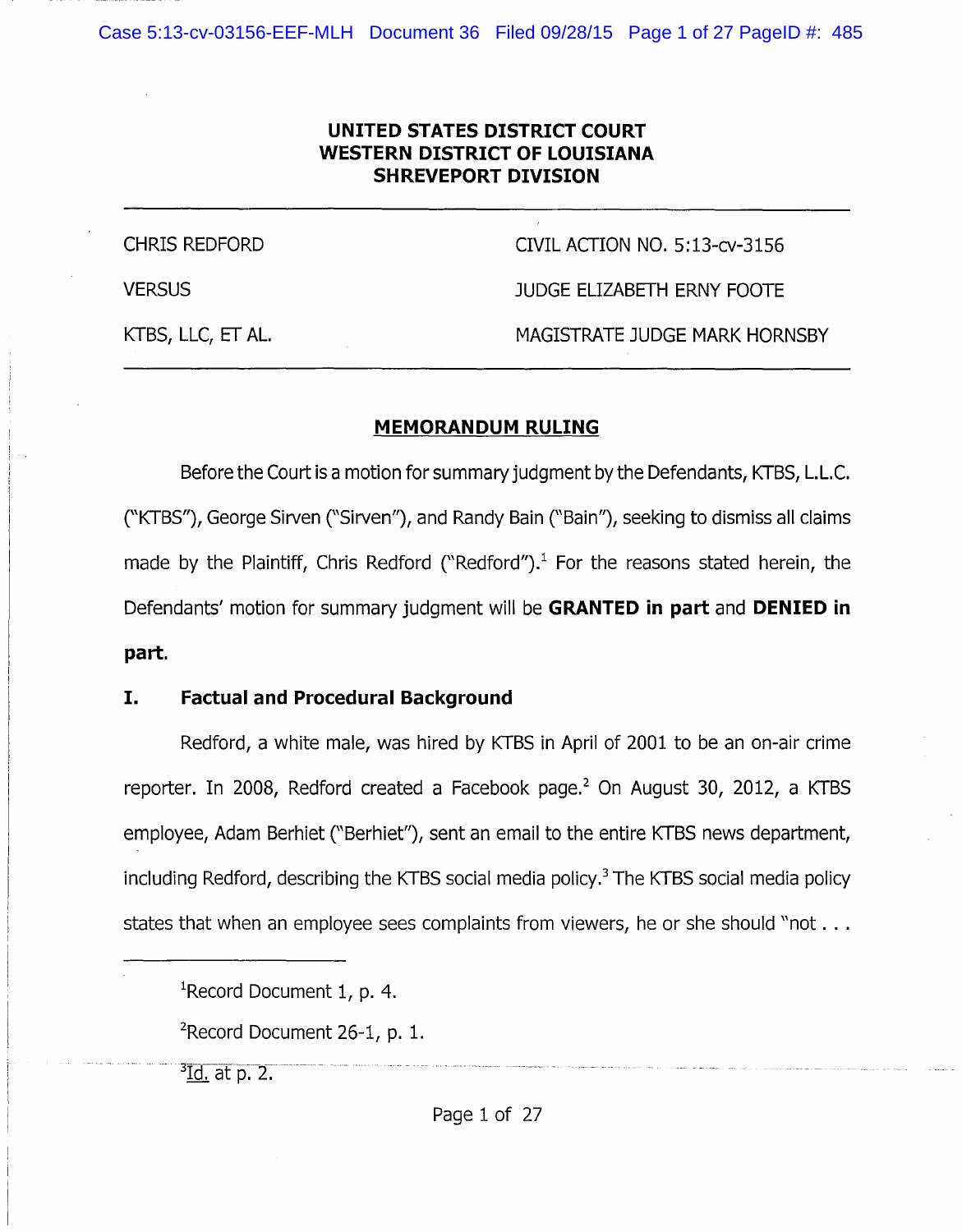respond at all."<sup>4</sup> The policy also states that "[i]f you chose [sic] to respond to these complaints, there is only one proper response: Provide them with George's contact information, and tell them that he would be glad to speak with them about their concerns. Once again, *this is the only proper response*.<sup>"5</sup> On October 10, 2012, KTBS held a mandatory news department meeting, which Redford attended, wherein a reporter named Eric James spoke about Facebook generally, while Berhiet talked specifically about the KTBS social media policy.<sup>6</sup>

page: On November 15, 2012, Redford wrote the following comment on his Facebook

Some moron had to go and comment under this story in the KTBS story. The only intelligent thing he had to ask was, "Does Bob Griffith still play with hamsters??" I get so damn tired of stupid people. What the heck purpose does that serve?? Casey Ford is his name. Sorry, but that crap just gets on my last nerve.<sup>7</sup>

Sirven, the KTBS general manager, was notified by a viewer about Redford's Facebook post, and on November 28, 2012, Bain, the KTBS news director, fired Redford.<sup>8</sup> Nick Caloway, a white male, replaced Redford as the on-air crime reporter.<sup>9</sup>

6 Record Document 26-1, p. 2.

 $^7\underline{\text{Id}}$ .

<sup>8</sup><u>Id.</u> at p. 3.

 $^9$ Id.

<sup>4</sup> Record Document 30-2, p. 1.

<sup>&</sup>lt;sup>5</sup>Id. (emphasis in original).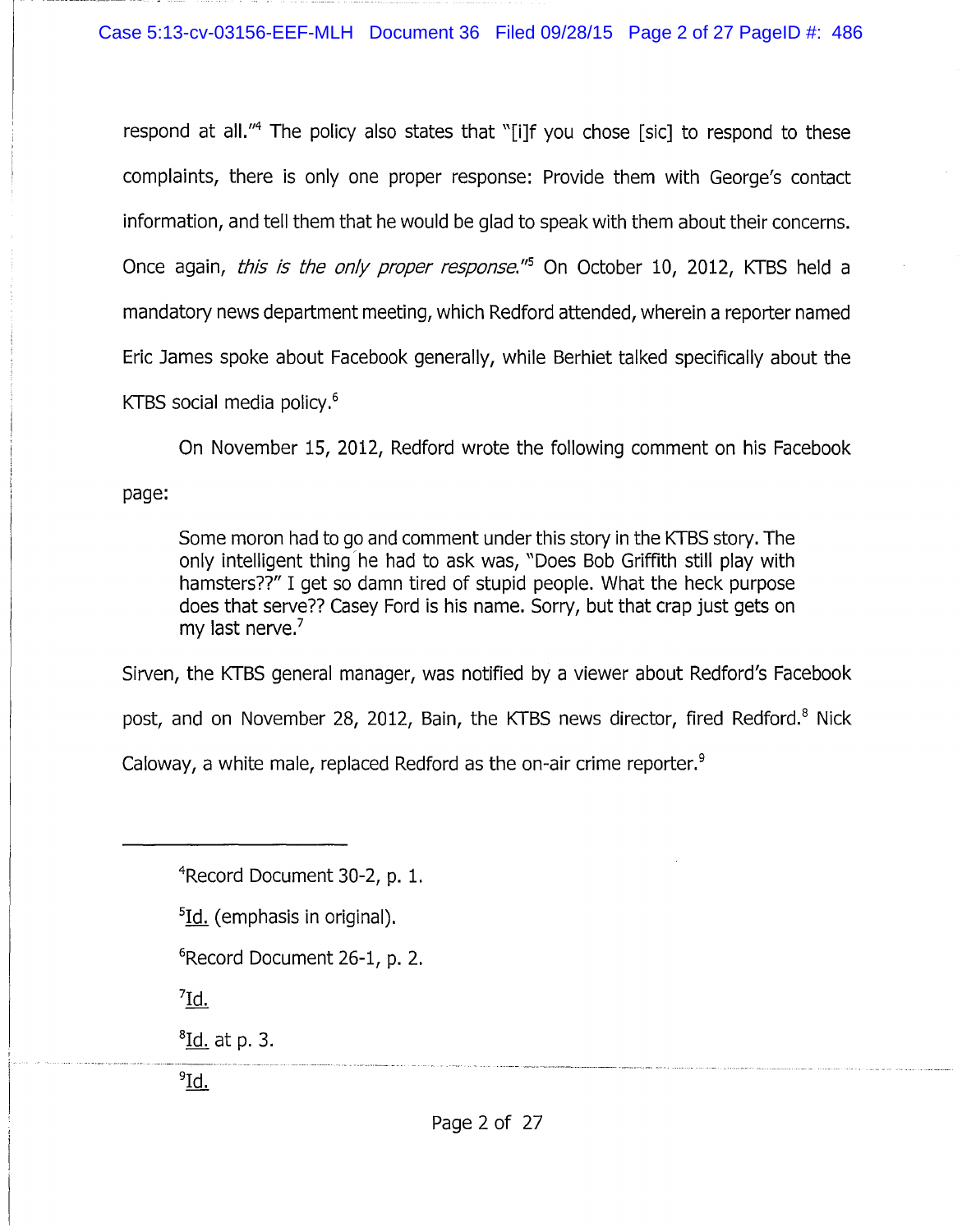On the same day that Redford was fired, Rhonda Lee ("Lee''), a black female, was also fired for violating the social media policy.<sup>10</sup> Lee was an on-air KTBS personality who responded at least three times to negative viewer comments on the official KTBS Facebook page.<sup>11</sup> After each of her violations of the social media policy, Lee received warnings from management.<sup>12</sup> Similarly, another on-air personality, Sarah Machi ("Machi"), responded negatively to a KTBS viewer's comment on her personal Facebook page.<sup>13</sup> Machi, a white female, was not warned or disciplined for her Facebook post.<sup>14</sup>

On August 29, 2013, Redford submitted an intake questionnaire to the EEOC, alleging discrimination based upon his race and sex, and the EEOC issued a dismissal and notice of rights letter on February 3, 2014.<sup>15</sup> Redford filed a complaint in this Court on November 28, 2013.<sup>16</sup> The Defendants filed the instant motion for summary judgment, which Redford opposes.<sup>17</sup>

<sup>10</sup>Record Document 26-1, p. 3.

 $11$ Record Document 30-2, pp. 21-22.

<sup>12</sup>Record Document 30-6.

<sup>13</sup>Record Document 34, p. 13.

 $^{14}$ Id.

 $^{15}$ Id. at p. 1.

<sup>16</sup>Record Document 1.

**17** Record Documents 26 and 34.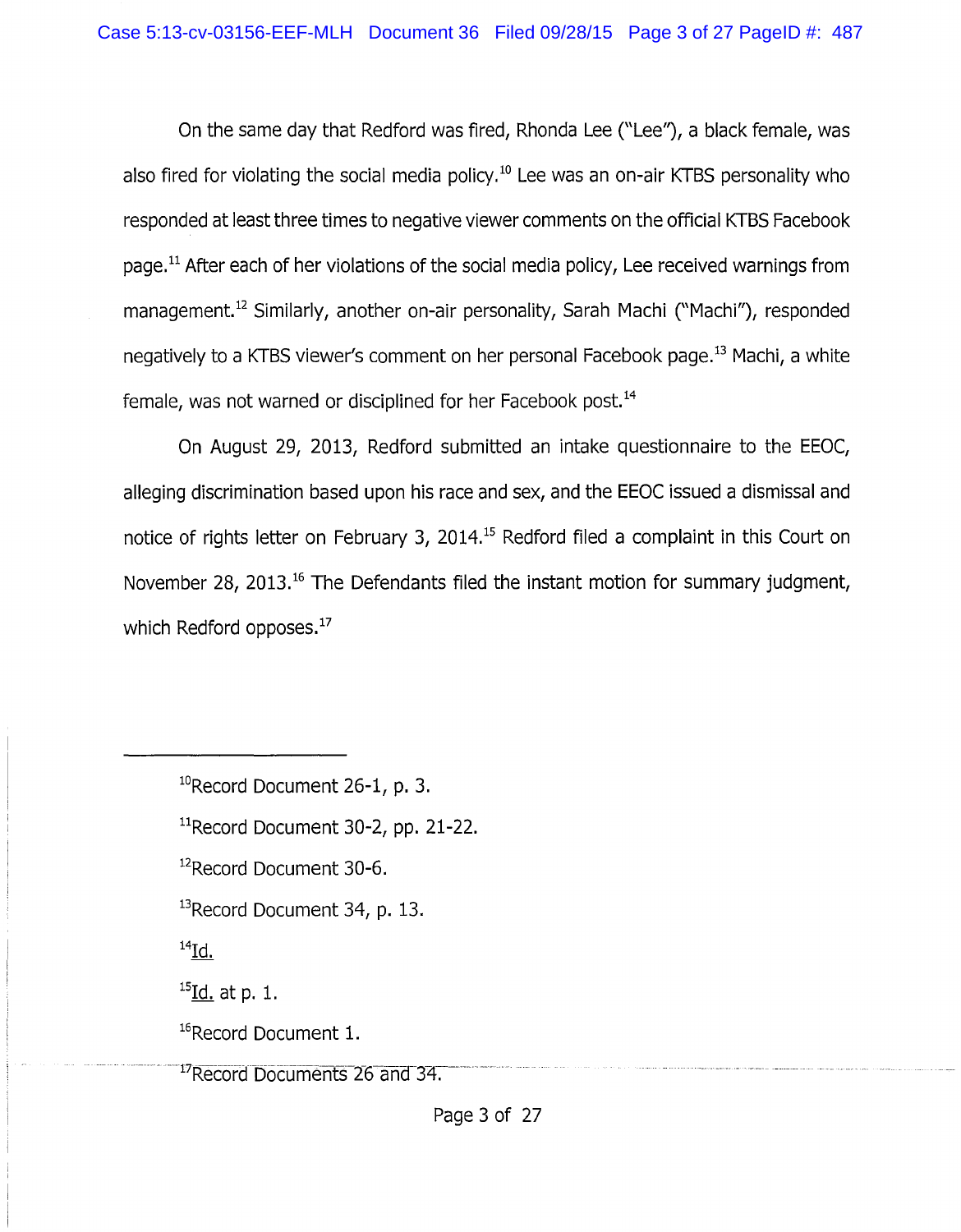#### II. **Summary Judgment Standard**

Summary judgment is proper pursuant to Rule 56 of the Federal Rules of Civil Procedure "if the pleadings, depositions, answers to interrogatories, and admissions on file, together with the affidavits, if any, show that there is no genuine issue as to any material fact and that the moving party is entitled to a judgment as a matter of law." Celotex Corp. v. Catrett, 477 U.S. 317, 322, 106 S. Ct. 2548, 2552 (1986). Rule 56(c) "mandates the entry of summary judgment, after adequate time for discovery and upon motion, against a party who fails to make a showing sufficient to establish the existence of an element essential to that party's case, and on which that party will bear the burden of proof at trial." Id. If the party moving for summary judgment fails to satisfy its initial burden of demonstrating the absence of a genuine issue of material fact, the motion must be denied, regardless of the nonmovant's response. See Little v. Liquid Air Corp., 37 F.3d 1069, 1075 (5th Cir. 1994). If the motion is properly made, however, Rule 56(c) requires the non movant to go "beyond the pleadings and designate specific facts in the record showing that there is a genuine issue for trial." Wallace v. Texas Tech. Univ., 80 F.3d 1042, 1047 (5th Cir. 1996) (citations omitted). While the nonmovant's burden may not be satisfied by conclusory allegations, unsubstantiated assertions, metaphysical doubt as to the facts, or a scintilla of evidence, Little, 37 F.3d at 1075, Wallace, 80 F.3d at 1047, all factual controversies must be resolved in favor of the nonmovant. Cooper Tire & Rubber Co. v. Farese, 423 F.3d 446, 456 (5th Cir. 2005).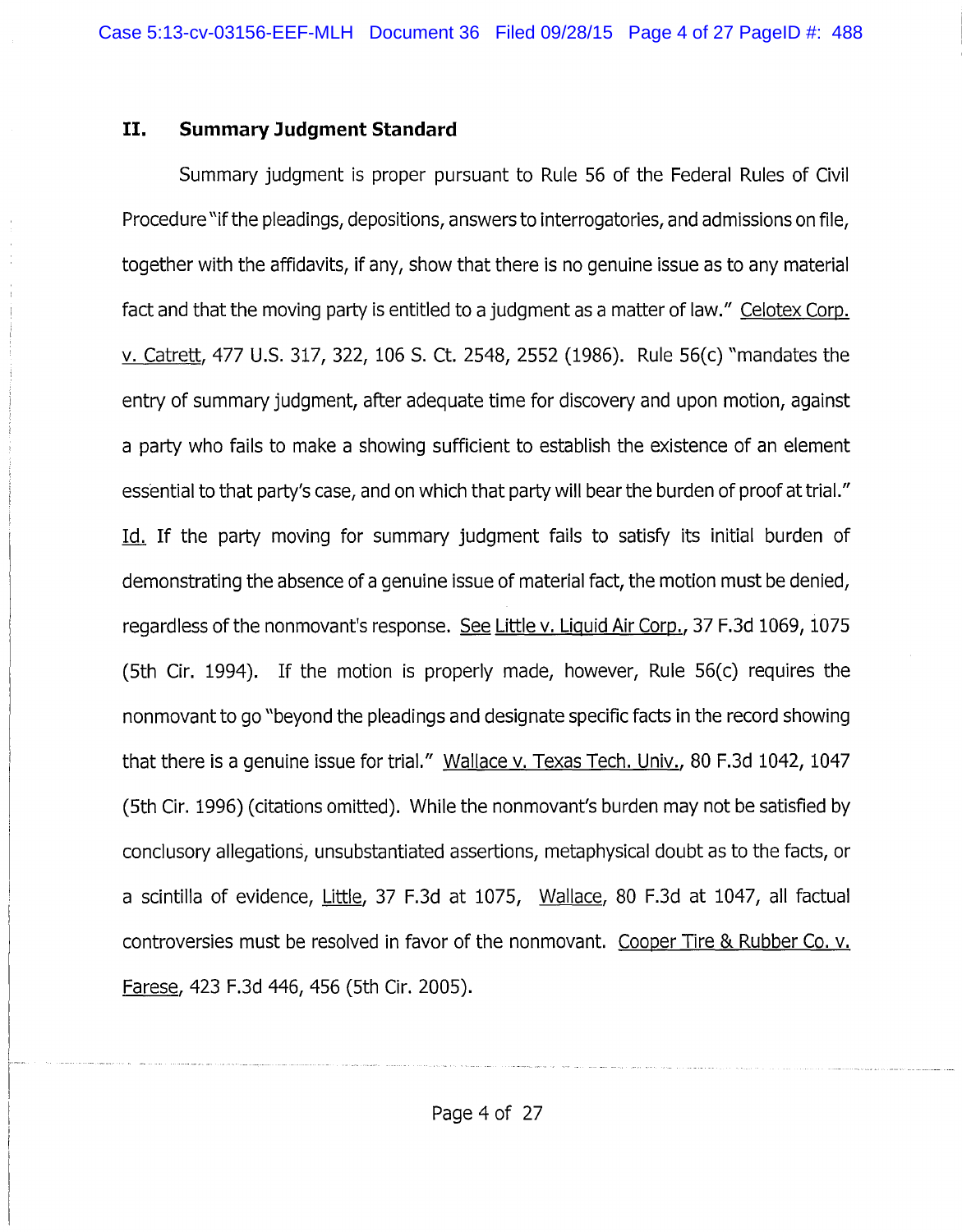### III. **Law and Analysis**

Redford has alleged that the Defendants have violated 42 U.S.C. §§ 1981 and 2000e and various state laws. The Defendants contend that Redford's claims should be dismissed because he failed to exhaust his administrative remedies under Title VII, and because he cannot establish a prima facie case of discrimination, defamation, intentional infliction of emotional distress, or any other supplemental state law claims.<sup>18</sup> The Court will address each of these arguments below.

# **A. EEOC Charge of Discrimination**

The Defendants argue that Redford failed to exhaust his administrative remedies because he never signed and returned the Equal Employment Opportunity Commission's ("EEOC") verified charge of discrimination. Redford contends that he never received the EEOC's verified charge, and because the Defendants had notice of his Title VII discrimination charge, he should not be penalized for failing to submit the verified discrimination charge.<sup>19</sup>

In an employment discrimination case, a plaintiff must exhaust all of his administrative remedies before he can file suit in federal court. See Taylor v. Books A Million, Inc., 296 F.3d 376, 379 (5th Cir. 2002). Specifically, to maintain a Title VII action, an employee must first file a charge of discrimination with the EEOC within 180 days of the

<sup>19</sup>Record Document 34, p. 9.

<sup>&</sup>lt;sup>18</sup>Record Document 26-3.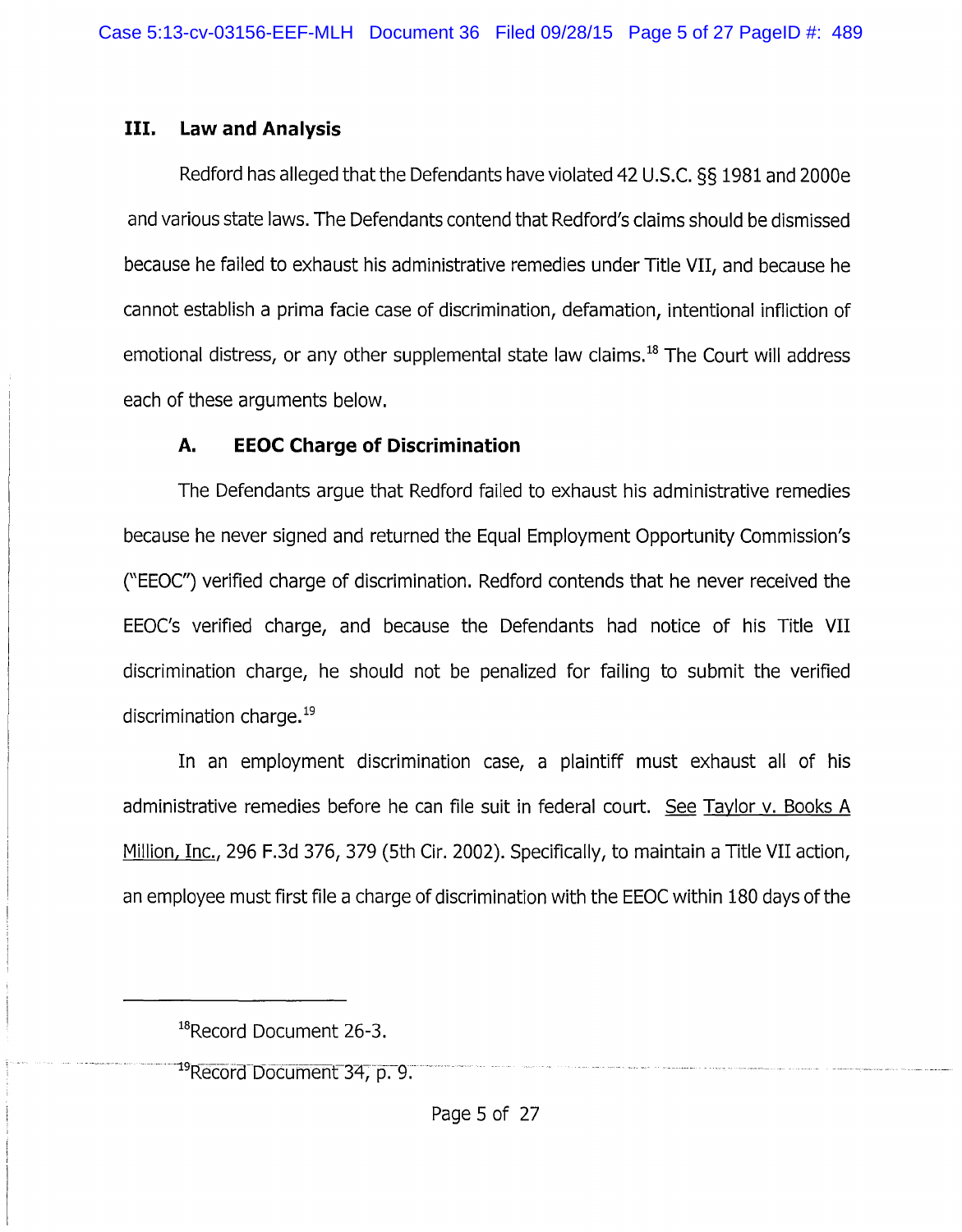alleged unlawful employment practice and receive the statutory notice of right to sue.<sup>20</sup> 42 U.S.C. § 2000e-5(e)-(f)(1); Price v. Sw. Bell Tel. Co., 687 F.2d 74, 77 (5th Cir. 1982). A charge of discrimination must "be in writing under oath or affirmation and shall contain such information and be in such form as the Commission requires." 42 U.S.C. § 2000e-5(b). The EEOC's regulations require that a charge of discrimination be in writing, signed and verified. 29 C.F.R. §§ 1601.9, 1601.3(a). "The verification requirement is designed to protect an employer from the filing of frivolous claims." Price, 687 F.2d at 77 (citing Weeks v. S. Bell Tel. Co., 408 F.2d 228, 231 (5th Cir. 1969)). A sufficient charge should contain "[t]he full name and address of the person against whom the charge is made" and "[a] clear and concise statement of the facts, including pertinent dates, constituting the alleged unlawful employment practices." 29 C.F.R. § 1601.12(b).

In the present case, Redford submitted an intake questionnaire to the EEOC, which included the names of the parties, the date his employment was terminated, and a description of the alleged discriminatory conduct.<sup>21</sup> Redford testified that he did not remember receiving a verified charge from the  $EEOC<sup>22</sup>$  The EEOC file obtained by the Defendants includes the unsigned verified Charge of Discrimination form that was mailed

 $20$  The filing deadline in a deferral state, like Louisiana, is extended from 180 to 300 days. See Conner v. La. Dep't of Health and Hosps., 247 F. App'x 480, 481 (5th Cir. 2007).

<sup>&</sup>lt;sup>21</sup>Record Document 30-2, p. 18.

 $22$ Record Document 34, p. 8.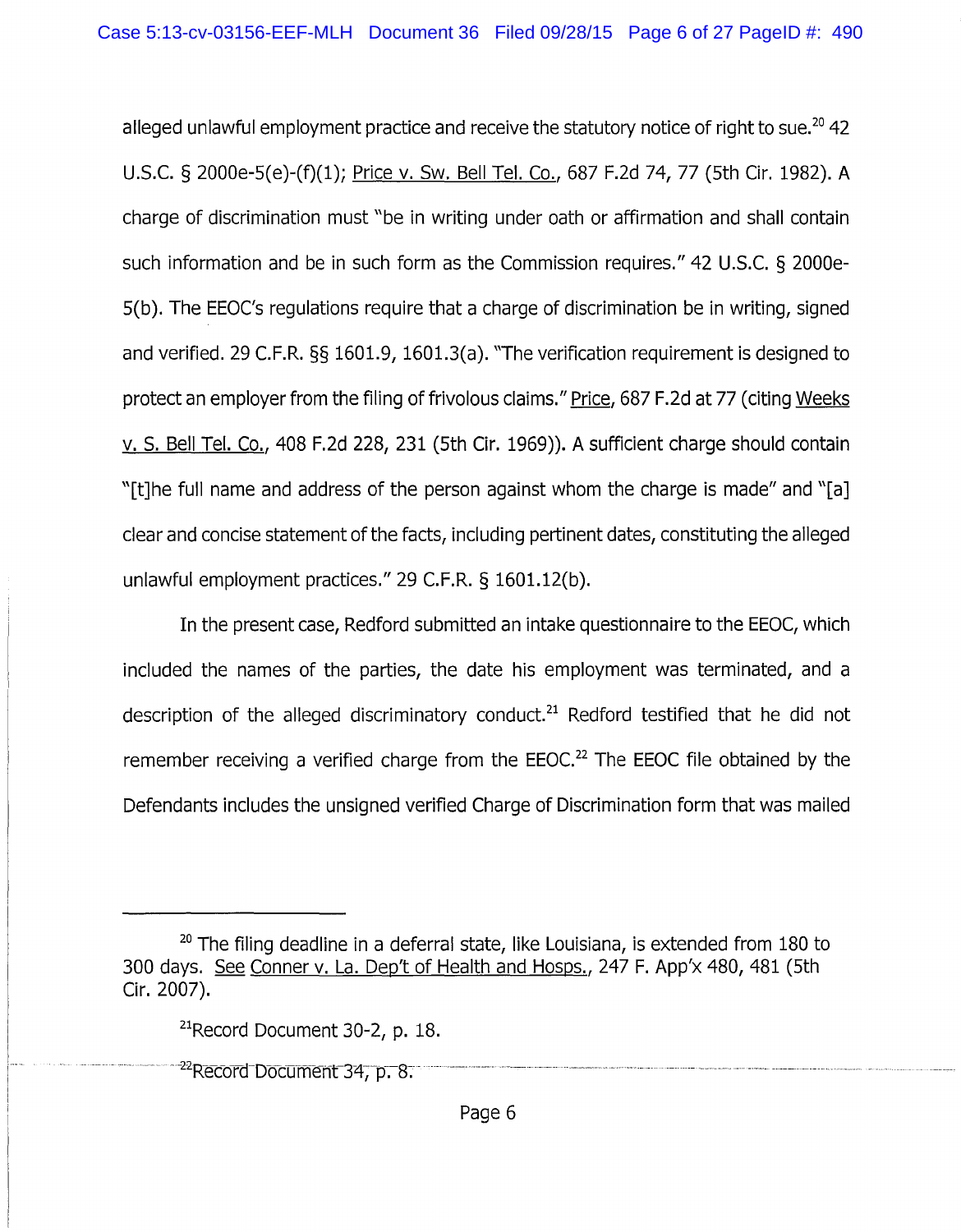to Redford with the instructions that he should sign and return it. $23$  Nonetheless, it is undisputed that KTBS received the Notice of Charge from the EEOC, which informed the company that Redford had filed a discrimination suit against it.<sup>24</sup> Both Redford and KTBS received a copy of the Dismissal and Notice of Rights letter from the EEOC.<sup>25</sup>

The Fourth and Eleventh Circuit Courts of Appeal have held that the verification of a charge of discrimination is a mandatory prerequisite for bringing a lawsuit in federal court. See Vason v. City of Montgomery, Ala., 240 F.3d 905, 907 (11th Cir. 2001); EEOC v. Appalachian Power Co., Inc., 568 F.2d 354, 355 (4th Cir. 1978). However, the Fifth Circuit has found that, in general, employment charges are construed with "utmost liberality" because they are often prepared by laymen. Price, 687 F.2d at 77 (quoting Terrell v. United States Pipe & Foundry Co., 644 F.2d 1112 (5th Cir. 1981)). In Price, the court found that although the plaintiff never signed the verified charge of discrimination, the information he conveyed to the EEOC was sufficient to inform the agency of the identity of the parties and the alleged discriminatory conduct, and the agency was able to issue an official notice of charge to the defendant. Price, 687 F.2d at 78. The court determined that an important inquiry into whether a "charge" was made is whether the

<sup>25</sup>Record Document 30-2, p. 29.

<sup>&</sup>lt;sup>23</sup>Record Document 30-2, p. 14.

<sup>&</sup>lt;sup>24</sup>Record Document 26-3, p. 3; Record Document 30-2, pp. 27, 29. The Court notes that both the Notice of Charge received by KTBS and the unsigned verified Charge of Discrimination [Record Document 30-2, p. 19] only have the "sex" discrimination box checked, although Redford's Initial Questionnaire described both gender and racial discrimination.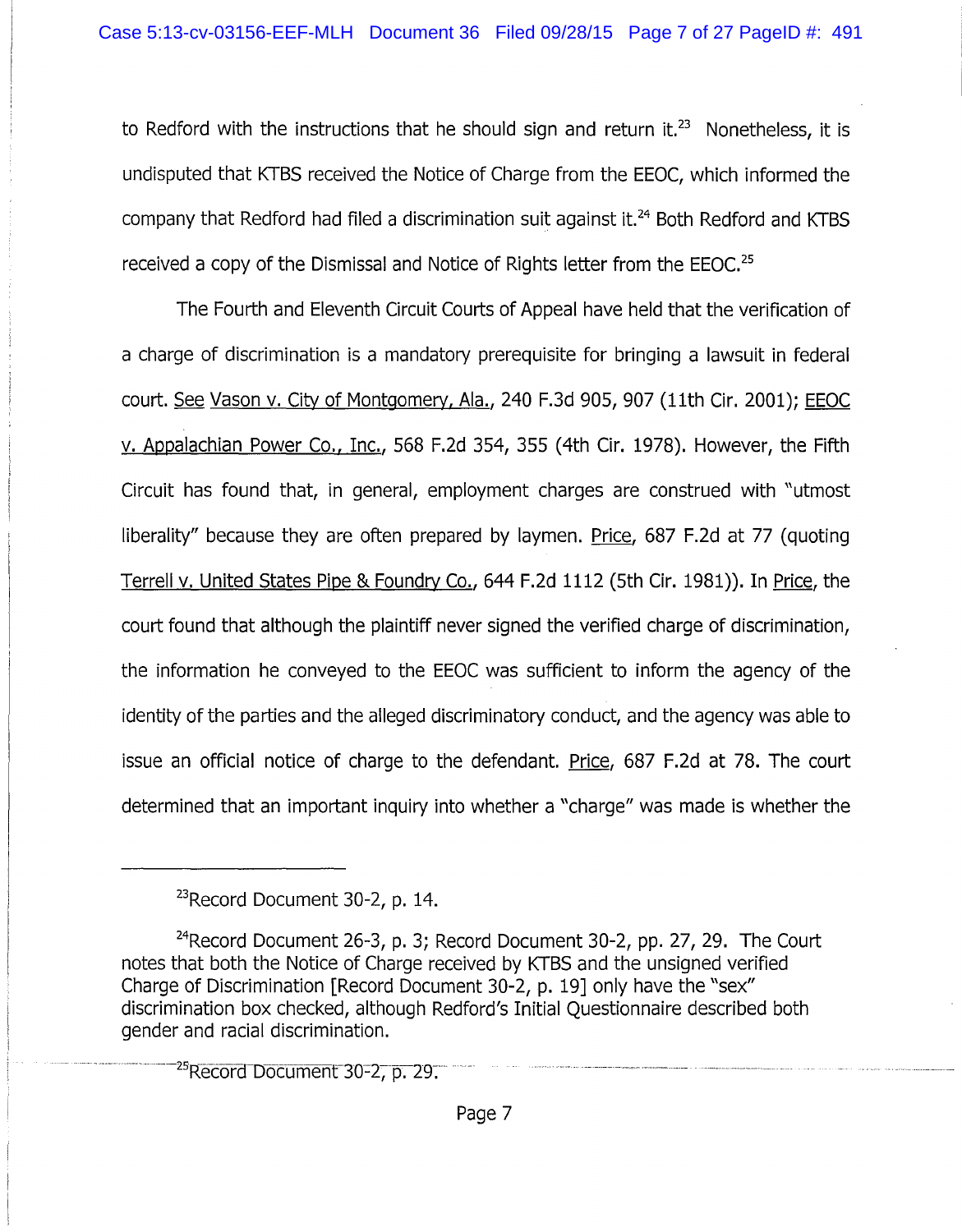circumstances surrounding the plaintiff's complaint were sufficient to initiate the EEOC administrative process. Id. at 79. In its analysis, the court also examined whether there was any prejudice to the employer occasioned by the failure to file a "perfected" charge and found that there was none. Id.

In the time since the Fifth Circuit decided the *Price* case, it has addressed this issue several times and, as the Defendants point out, has not created a general rule that all intake questionnaires are sufficient to satisfy the requirements of a verified EEOC charge. For example, in Harris v. Honda, the court found that an EEOC intake questionnaire was insufficient to substitute for a formal charge because the employee failed to provide evidence that the employer received notice that he was pursuing a discrimination claim with the EEOC. Harris, 213 F. App'x 258, 262 (5th Cir. 2006). The court held that "[t]he consideration given to pro se plaintiffs is not enough to outweigh the major underlying purpose of the exhaustion requirements, which is to ensure that employers have notice of claims of discrimination." Id.

However, in Conner v. Louisiana Department of Health and Hospitals, the court explained that it"has recognized that an intake questionnaire that informs the EEOC of the identity of the parties and describes the alleged discriminatory conduct in enough detail to enable the EEOC to issue an official notice of charge to the respondent is sufficient to set the administrative machinery in motion." 247 F. App'x 480, 481 (5th Cir. 2007)(internal marks omitted). In that case, the court held that where the plaintiff did not file her verified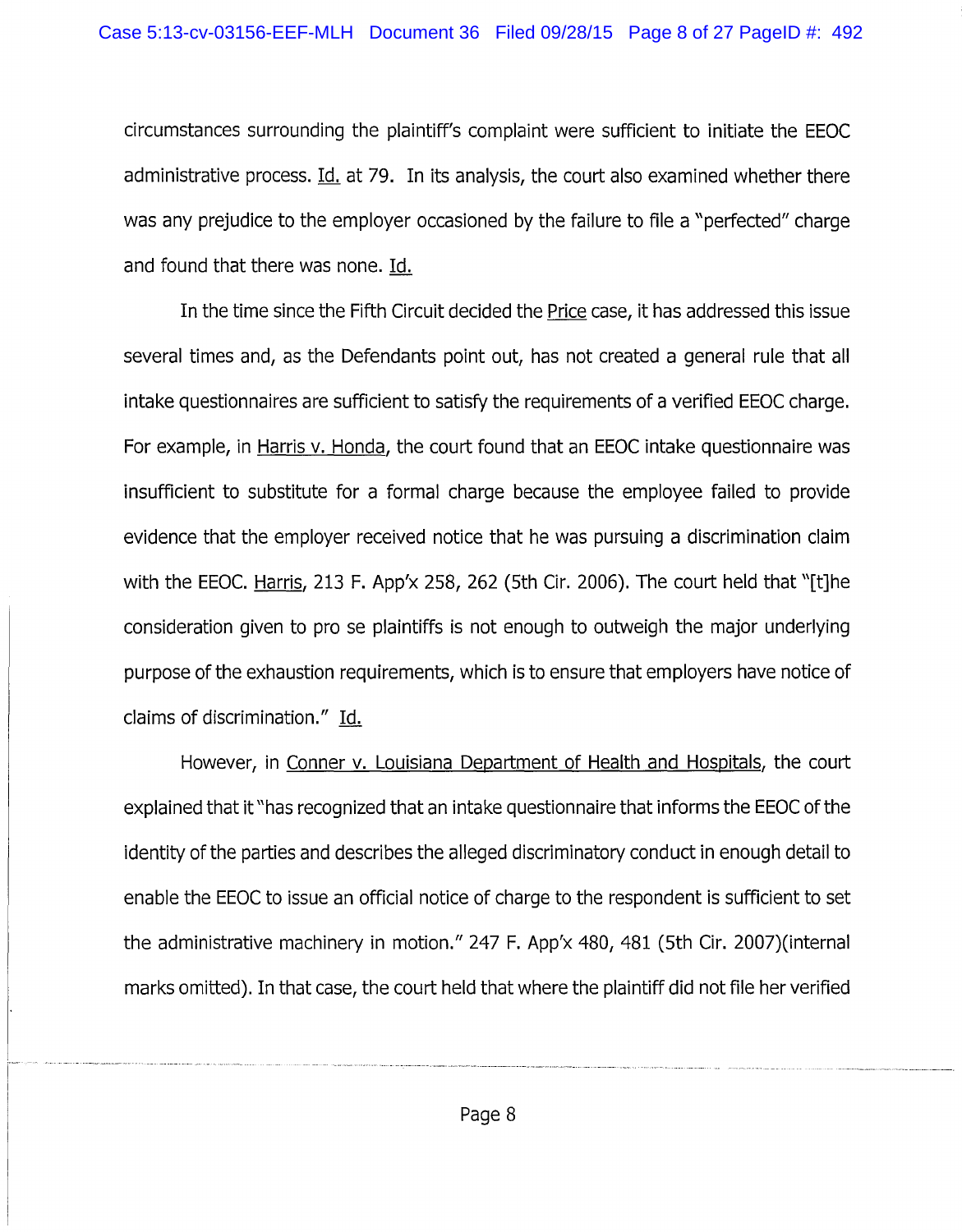charge until after the filing deadline, her intake questionnaire was sufficient to substitute for her verified charge. Id.

Thus, as seen in Harris, Price's holding that an EEOC intake questionnaire can substitute for a verified charge is not without limits. The employer's notification that a discrimination suit has been filed against it is of foremost importance when determining whether a charge has been made. If an intake questionnaire is sufficiently detailed to "set the administrative machinery in motion" and results in the EEOC notifying an employer of a pending claim against it, then that intake questionnaire is sufficient to substitute for a verified charge. See Conner, 247 F. App'x at 481.

Here, because Redford's intake questionnaire identified the parties, the important dates, and the reasoning behind his claim of discrimination, it provided sufficient information for the EEOC to initiate its administrative proceedings. As a part of these administrative proceedings, KTBS was notified by the EEOC of Redford's discrimination complaint. Considering these facts and the liberality with which the Fifth Circuit interprets charges drafted by laymen, this Court finds that Redford's intake questionnaire was sufficient to satisfy the EEOC requirement that he provide a verified charge of discrimination. Therefore, Redford has exhausted his administrative remedies. The Defendants' motion for summary judgment insofar as it relates to exhaustion of administrative remedies is **DENIED.**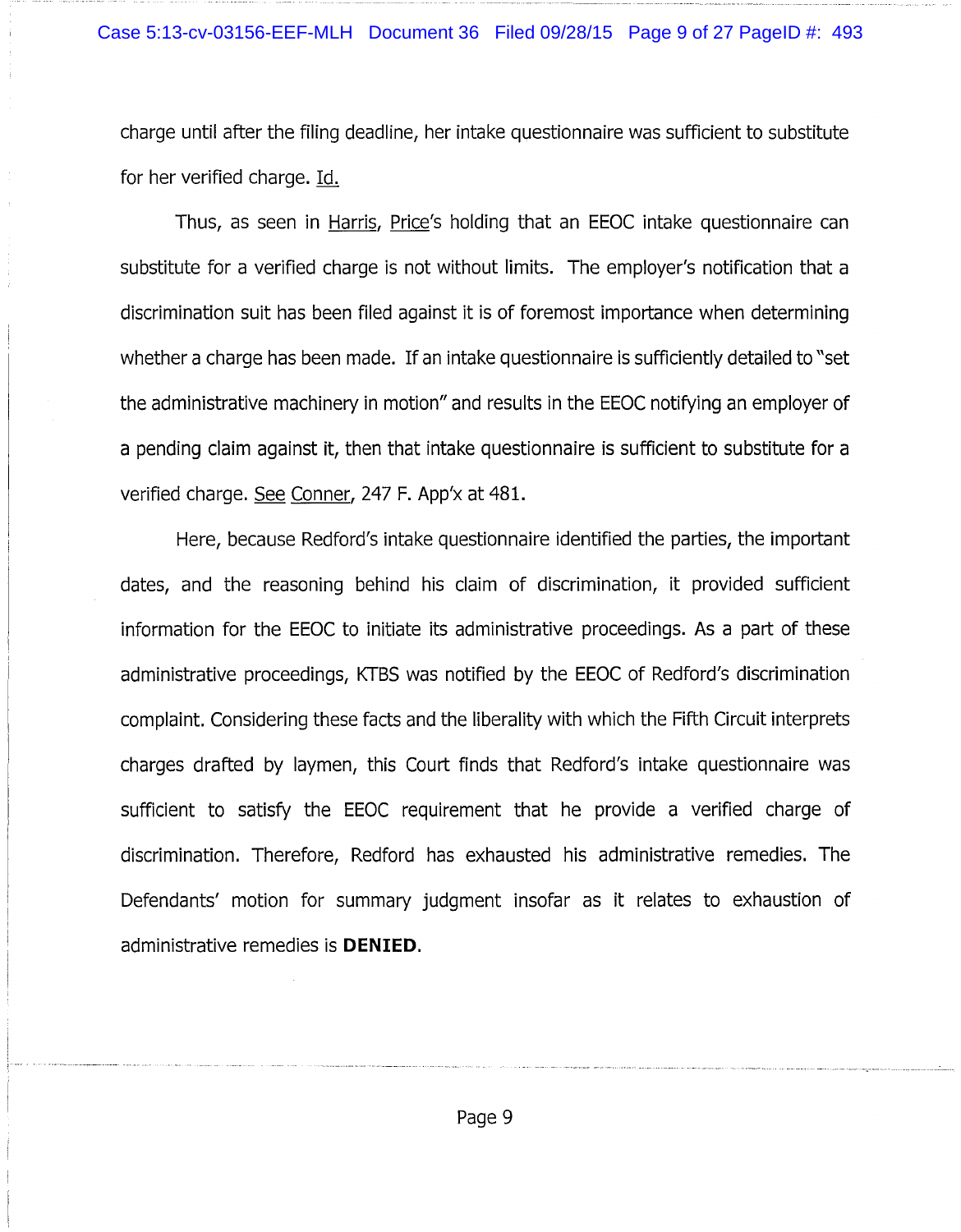#### **B. Discrimination Pursuant to Title VII and 42 U.S.C. § 1981.<sup>26</sup>**

Redford argues that the Defendants violated Title VII and Section 1981 because they discriminated against him on the basis of his race and sex. $27$  Redford contends that he was not fired for violating the KTBS social media policy but instead was fired in order to prevent Lee, a black woman, from bringing a potential race or sex discrimination lawsuit against the Defendants.<sup>28</sup> The Defendants argue that Redford was not discriminated against, but rather was fired for violating the KTBS social media policy.<sup>29</sup>

The Fifth Circuit considers claims of intentional discrimination, including claims of racial discrimination and retaliation based on Title VII and Section 1981, under the same rubric of analysis. See Raggs v. Miss. Power & Light Co., 278 F.3d 463, 468 (5th Cir. 2002). In Reeves v. Sanderson Plumbing Products, Inc., the Supreme Court found that a burdenshifting framework governs these discrimination claims, and that to sustain a claim under this framework, a plaintiff first must establish a prima facie case of discrimination. Reeves, 530 U.S. 133, 142, 120 S. Ct. 2097 (2000). If a plaintiff is able to establish a prima facie case of discrimination, the burden then shifts to the employer to produce evidence that its

 $26$ There appears to be some confusion among the parties as to additional "constitutional claims" being made by Redford. The Defendants have argued in their brief that Redford cannot support separate constitutional claims. Record Document 26- 3, p. 21. However, it appears clear from Redford's brief in opposition to the motion for summary judgment that his references to constitutional claims are the same as his Section 1981 claims. Record Document 34, p. 16.

<sup>27</sup>Record Document 15, pp. 4-6.

<sup>&</sup>lt;sup>28</sup>Record Document 30, pp. 15-16.

<sup>&</sup>lt;sup>29</sup>Record Document 26-3, pp. 15-20.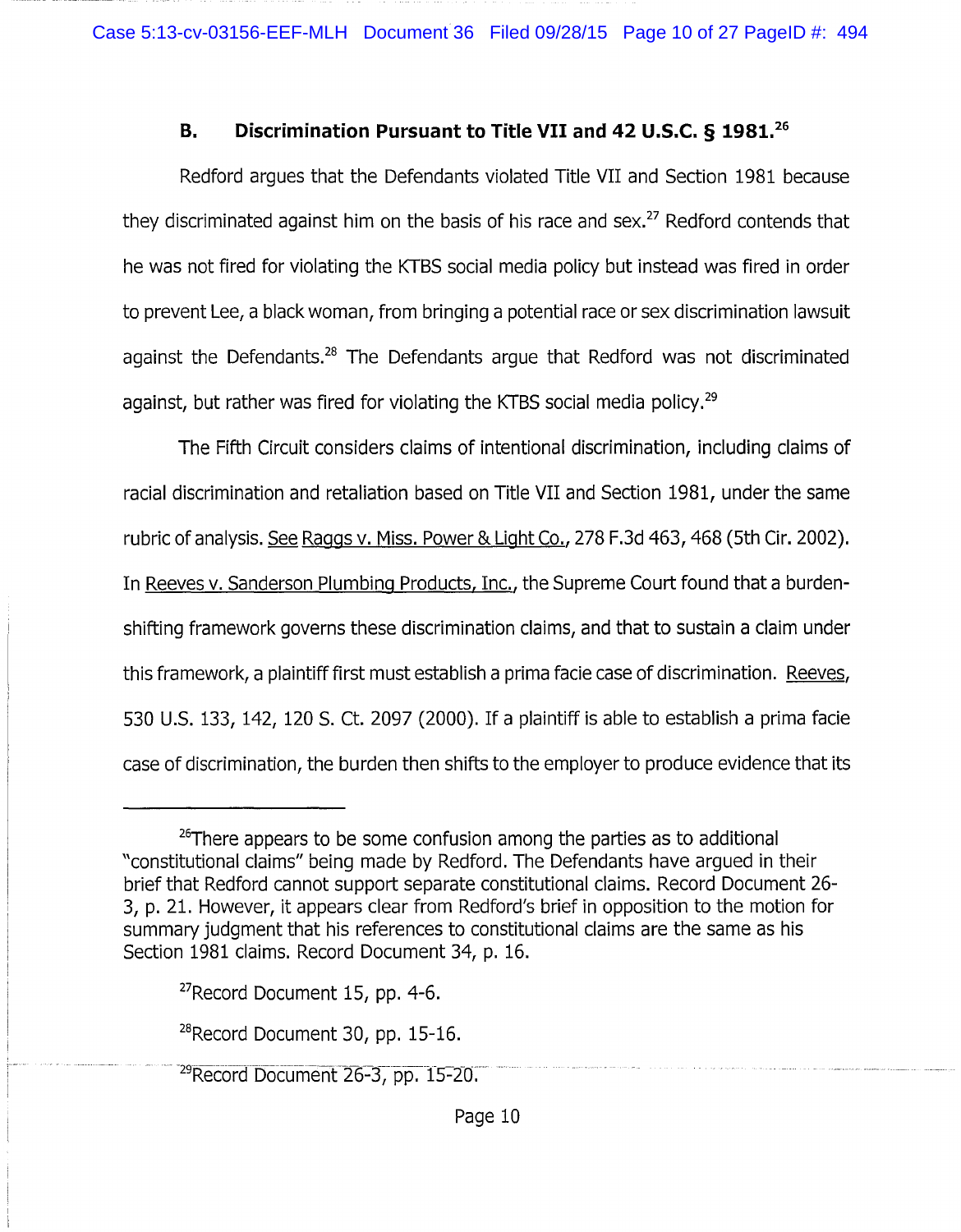actions were justified by a legitimate, non-discriminatory reason. Id. at 142. If the employer produces a non-discriminatory reason for the employment action, the burden then shifts back to the employee to show by a preponderance of the evidence that the employer's non-discriminatory explanation is pretextual. Id.

#### **i. Prima Facie Case**

Generally, a plaintiff can establish a prima facie case of discrimination by showing that: (1) he is a member of a protected group; (2) he was qualified for the position at issue; (3) he was discharged or suffered some adverse employment action by the employer; and (4) he was treated less favorably because of his membership in that protected class than other similarly situated employees who were not members of the protected class, under nearly identical circumstances. See McDonnell Douglas Corp. v. Green, 411 U.S. 792, 802 & n. 13, 93 S. Ct. 1817 (1973).

In the present case, Redford has made both gender and racial discrimination claims against the Defendants. The Defendants argue that Redford will be unable to satisfy the fourth element of his prima facie case, which is whether he was treated less favorably because of his membership in a protected class than other similarly situated employees who were not members of the protected class, under nearly identical circumstances. Id.

The Fifth Circuit has found that employees with different supervisors or who work for different divisions of a company generally will not be deemed similarly situated. See Lee v. Kansas City S. Ry. Co., 574 F.3d 253, 259 (5th Cir. 2009). Employees who have different work responsibilities or who are subject to adverse employment actions for dissimilar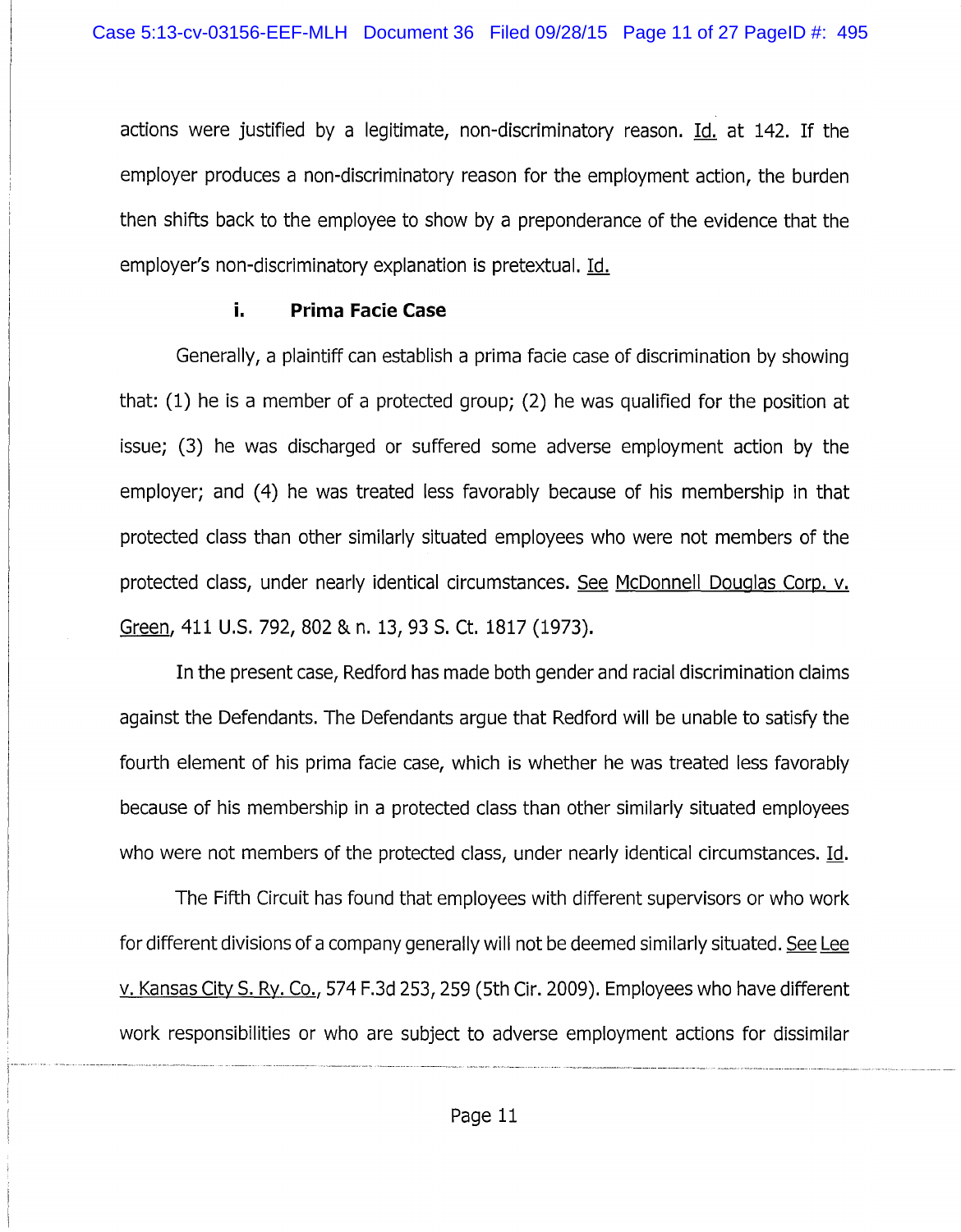violations are not similarly situated. Id. The Fifth Circuit requires that an employee who proffers a fellow employee as a comparator must demonstrate that the employment actions at issue were taken under "nearly identical circumstances." Id. Employment actions will be considered to have been in nearly identical circumstances when the employees being compared "held the same job or responsibilities, shared the same supervisor or had their employment status determined by the same person, ... have essentially comparable violation histories . . ." and, most critically, "the plaintiff's conduct that drew the adverse employment decision must have been 'nearly identical' to that of the proffered comparator who allegedly drew dissimilar employment decisions." Id. at 260 (citations omitted).

The Fifth Circuit has noted that "nearly identical" is not the same as "identical." Id. "[A] requirement of complete or total identity rather than near identity would be essentially insurmountable, as it would only be in the rarest of circumstances that the situations of two employees would be totally identical." Id. The Fifth Circuit has provided several examples of what a "nearly identical" situation would entail, including: 1) when the "ultimate decision maker as to employees' continued employment is the same individual, even if the employees do not share an immediate supervisor;" 2) when the employees' track records are comparable, but need not include the identical number of identical infractions; and 3) whether the offenses for which discipline was meted out were of comparable seriousness. Id. at 261.

Redford argues that he was treated less favorably than two of his former coworkers, Lee and Machi, who were both female, on-air personalities at KTBS and who also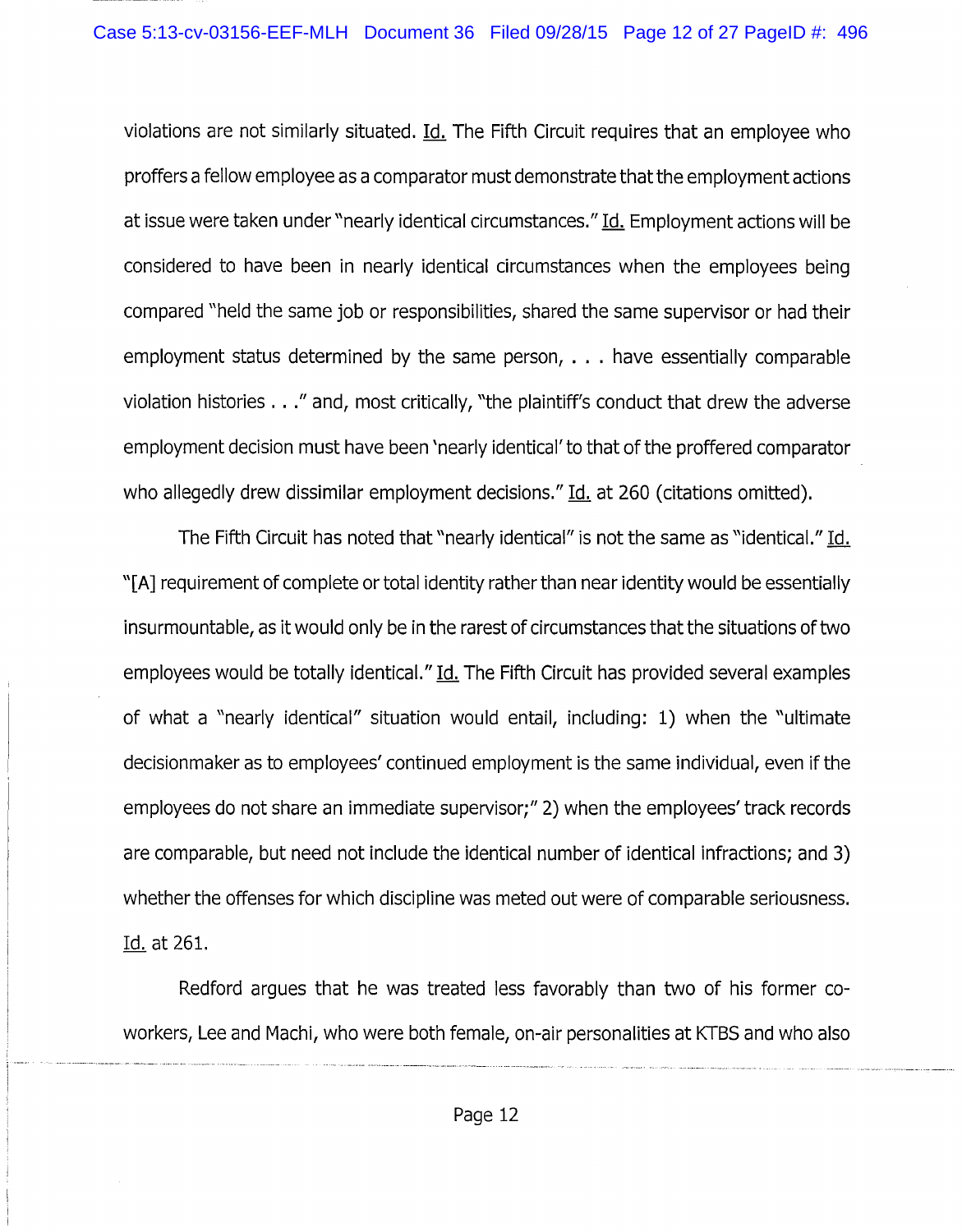~--- --------~ -- ---------------- --------- -------~ - ----------- ---- --

violated the KTBS social media policy.<sup>30</sup> Redford states that Lee, a black female, repeatedly responded to viewer complaints on the official KTBS Facebook page and that Machi, a white female, re-posted a viewer comment from KTBS' official Facebook page to her personal page, wherein she named and mocked the viewer for his comment.<sup>31</sup> Redford notes that although he and Lee had their employment terminated on the same day, Lee received numerous warnings about the social media policy prior to being fired.<sup>32</sup> Machi received counseling after her first violation of the social media policy and was not fired.<sup>33</sup> Redford argues that Lee and Machi are his comparators for his race and gender discrimination claims and that they received more favorable treatment than he did, which satisfies the fourth element of his prima facie discrimination case. The Defendants argue that because Lee's and Machi's Facebook posts employed different words then Redford, their actions are not "nearly identical" and this "justif[ies] any differences in treatment."<sup>34</sup>

In the present case, it appears clear from the record that Lee and Machi had the same job or responsibilities, shared the same supervisor or had their employment status determined by the same person, and have essentially comparable violation histories to Redford. The critical question then rests on whether Redford's behavior is nearly identical

 $32$ Id.

<sup>&</sup>lt;sup>30</sup>Record Document 34, p. 13.

 $31$ Id. at 12-13.

 $33$ Id. at 13.

 $34$ Id. at 17.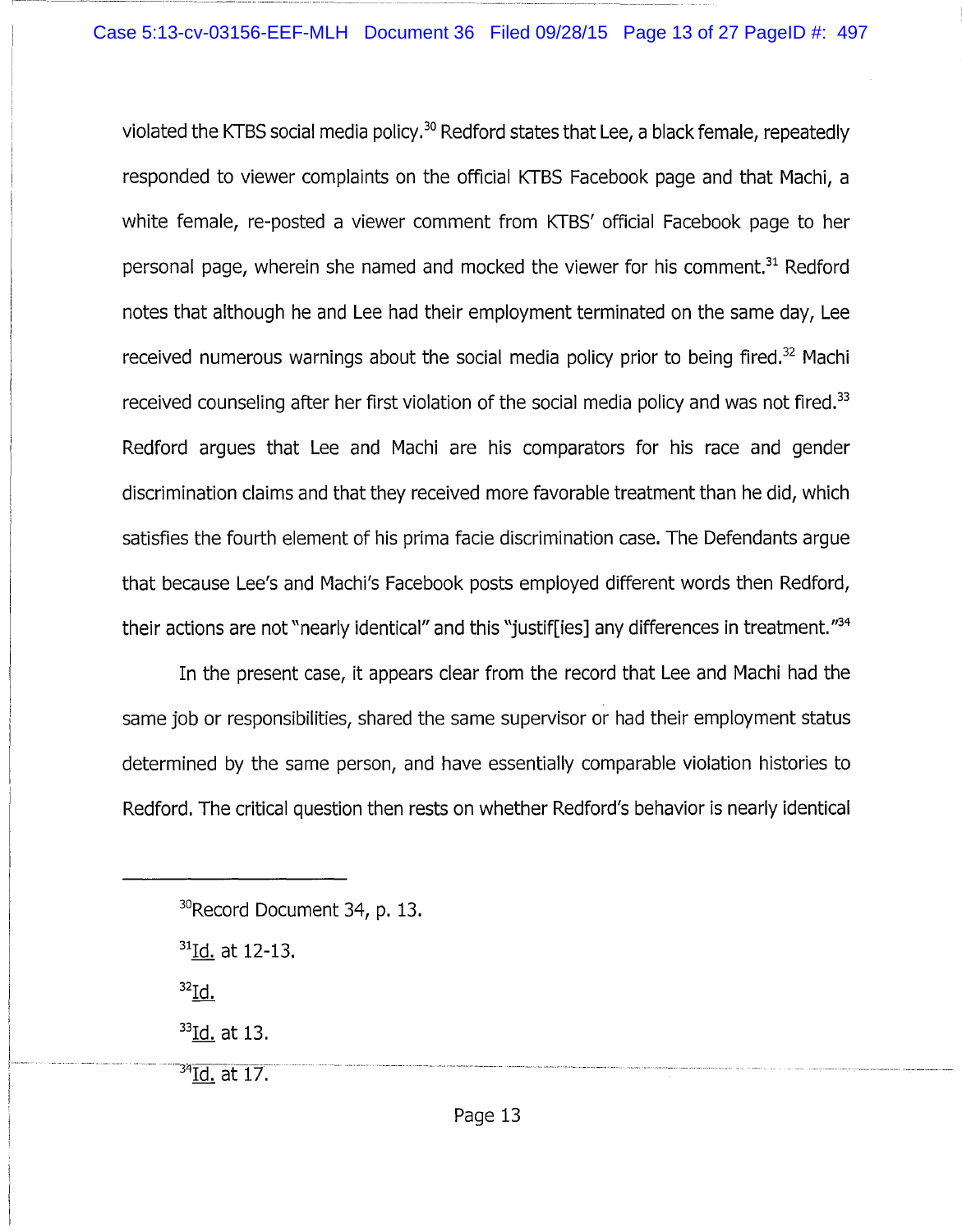to that of Lee and Machi. In all three cases, Redford, Lee, and Machi responded negatively to a viewer's Facebook comment on a Facebook page. Lee, posting on the official KTBS Facebook page, responded sarcastically to KTBS viewers who made negative comments about her appearance.<sup>35</sup> Machi, using her personal Facebook page, also wrote a sarcastic response to a KTBS viewer, whom she identified by name.<sup>36</sup> Neither of the two women used profanity in their Facebook posts, whereas the Defendants highlight Redford's choice wording.

The Court does not find the Defendants' argument persuasive. The Fifth Circuit has made clear that "nearly identical" does not have to mean "identical." See Lee, 574 F.3d at 261. Lee illustrates that "nearly identical" situations between comparators can exist when the offenses for which discipline was meted out were of comparable seriousness. This Court believes that requiring Redford, Lee, and Machi to have used the same language in their respective Facebook posts in order for their behavior to be "nearly identical" is a higher burden than the standard imposes. The Court finds that Redford has presented sufficient evidence to create a genuine dispute of fact as to whether his behavior was of "comparable seriousness" and as such, whether the circumstances are nearly identical.

In sum, Redford has presented evidence of two women, one who is Caucasian and one who is African-American, who responded negatively on Facebook to a KTBS viewer's comment, in violation of the KTBS social media policy. Lee was warned repeatedly that she

<sup>36</sup>Record Document 30-3.

 $35$ Record Document 30-2, pp. 21, 24 & 31.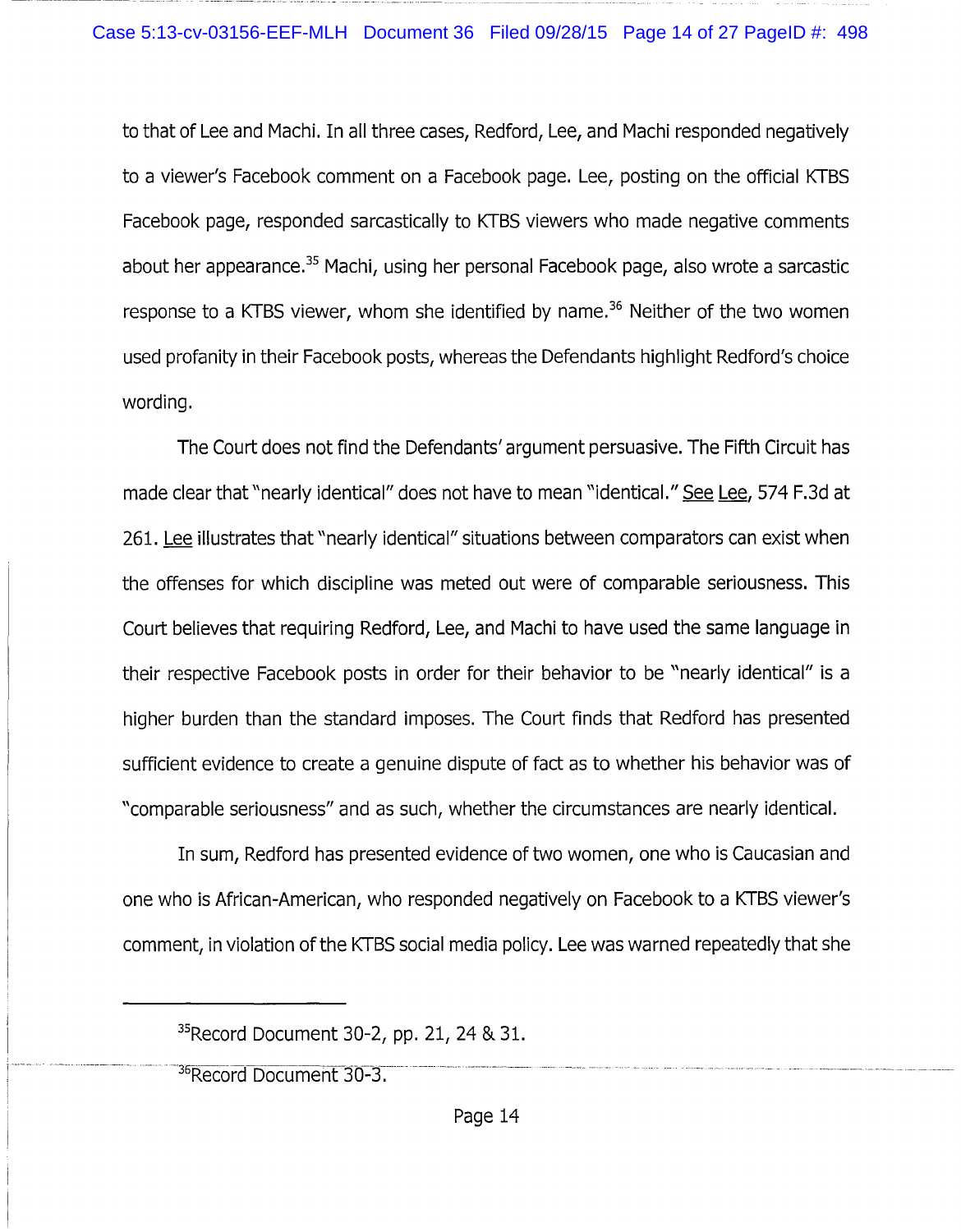was in violation of the KTBS social media policy before being fired, and Machi was not disciplined at all. The Court finds that Redford has presented sufficient evidence to demonstrate a genuine dispute of fact as to the fourth element of his prima facie case of gender and racial discrimination.

#### **ii. Non-Discriminatory Reason for Employment Action**

If a plaintiff is able to make a prima facie case of discrimination, then the burden shifts to the employer to articulate a legitimate, nondiscriminatory reason for its employment action. See Reeves, 530 U.S. at 142, 120 S. Ct. 2097. This burden of production "can involve no credibility assessment." St. Mary's Honor Ctr. v. Hicks, 509 U.S. 502, 509, 113 S. Ct. 2742 (1993); see also Haire v. Bd. of Supervisors of La. State Univ. Agric. & Mech. Coli., 719 F.3d 356, 363 (5th Cir. 2013).

Here, the Defendants have argued that Redford was fired because he violated the KTBS social media policy by posting a response on his Facebook page to a viewer comment, which named the viewer, used profanity, and referenced a sexual act.<sup>37</sup> The KTBS social media policy states that:

**When we see complaints from viewers, it's best not to respond at**  all. Responding to these complaints is a very sensitive situation and oftentimes our off-the-cuff first response will be the wrong response.

**If you chose** [sic] **to respond to these complaints, there is only one proper response:** Provide them with George's contact information, and tell them that he would be glad to speak with them about their concerns. Once again, this is the only proper response.<sup>38</sup>

<sup>37</sup>Record Document 26-3, p. 18.

 $-$  38 Record Document 30-2, p. 1 (emphasis in original).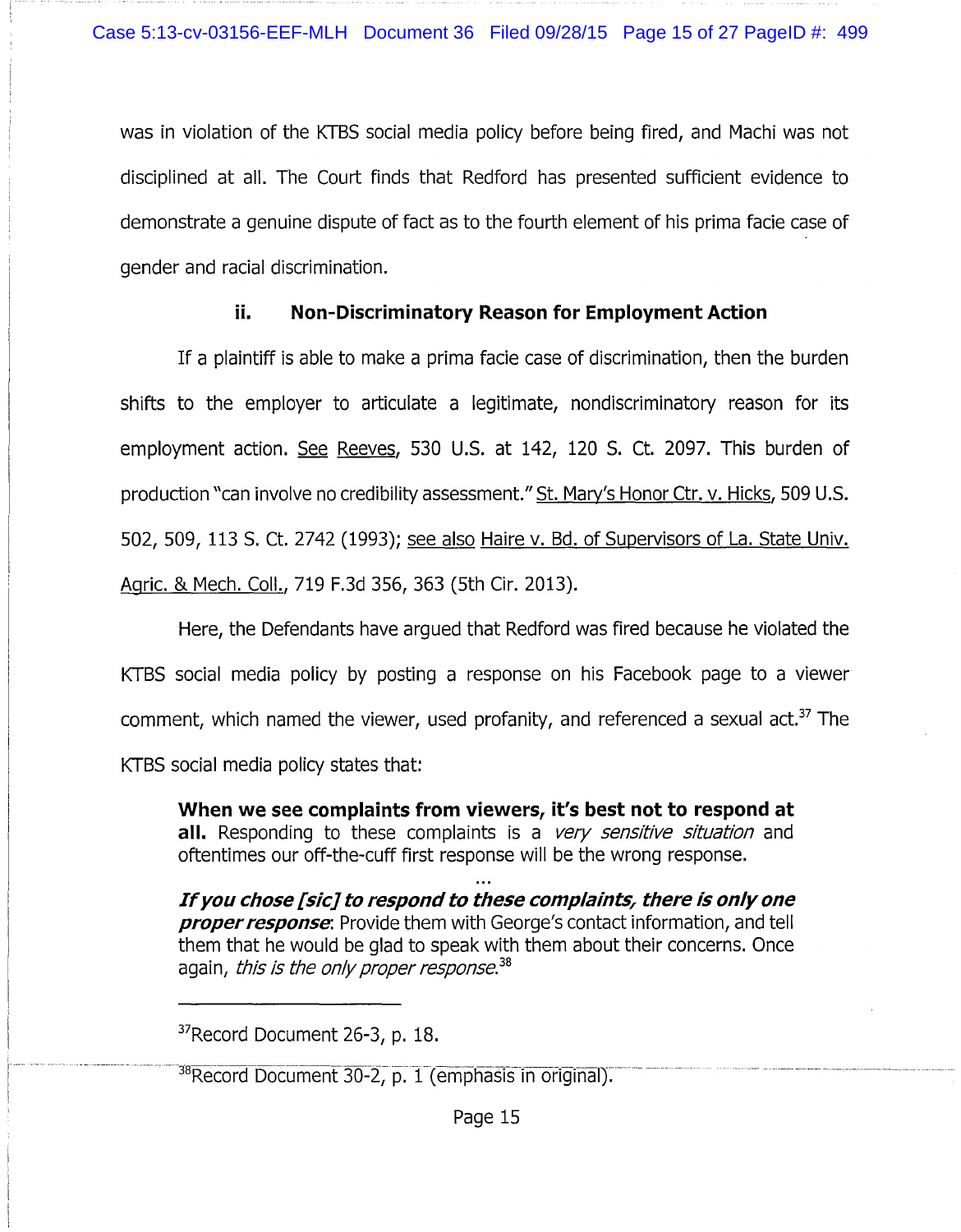Considering this, the Court finds that the Defendants have successfully raised a nondiscriminatory reason for their employment action against Redford, and therefore, the burden then shifts to Redford to present evidence that the Defendants' non-discriminatory reason is pretextual. See Evans v. City of Bishop, 238 F. 3d 586, 590 (5th Cir. 2000).

## **iii. Pretexual Reason for Employment Action**

To show by a preponderance of the evidence that the employer's nondiscriminatory explanation is simply a pretext for discrimination, a plaintiff must present evidence rebutting each of the nondiscriminatory reasons the employer articulates. Haire, 719 F.3d at 363. A plaintiff may establish pretext by showing that a discriminatory motive was more likely the motive for his employer's decision, through evidence of disparate treatment, or by showing that his employer's explanation is unworthy of credence. Id. The fact finder "may still consider the evidence establishing the plaintiff's prima facie case and 'inferences properly drawn therefrom ... on the issue of whether the defendant's explanation is pretextual." Evans, 238 F.3d at 590 (quoting Reeves, 530 U.S. at 142). The plaintiff bears the ultimate burden of persuading the trier of fact by a preponderance of the evidence that the employer intentionally discriminated against him because of his protected status. See Wallace v. Methodist Hosp. Sys., 271 F.3d 212, 219 (5th Cir. 2000).<sup>39</sup>

 $39$ The Court notes that while a plaintiff ultimately bears the burden of proving pretext to the finder of fact, it is not the Court's place during summary judgment to make credibility determinations or weigh the evidence at hand. See Russell v. McKinney Hosp. Venture, 235 F.3d 219, 225 (5th Cir. 2000) (citing Reeves, 530 U.S. at 150)). It is the job of a jury to choose among conflicting evidence and make credibility determinations. Id.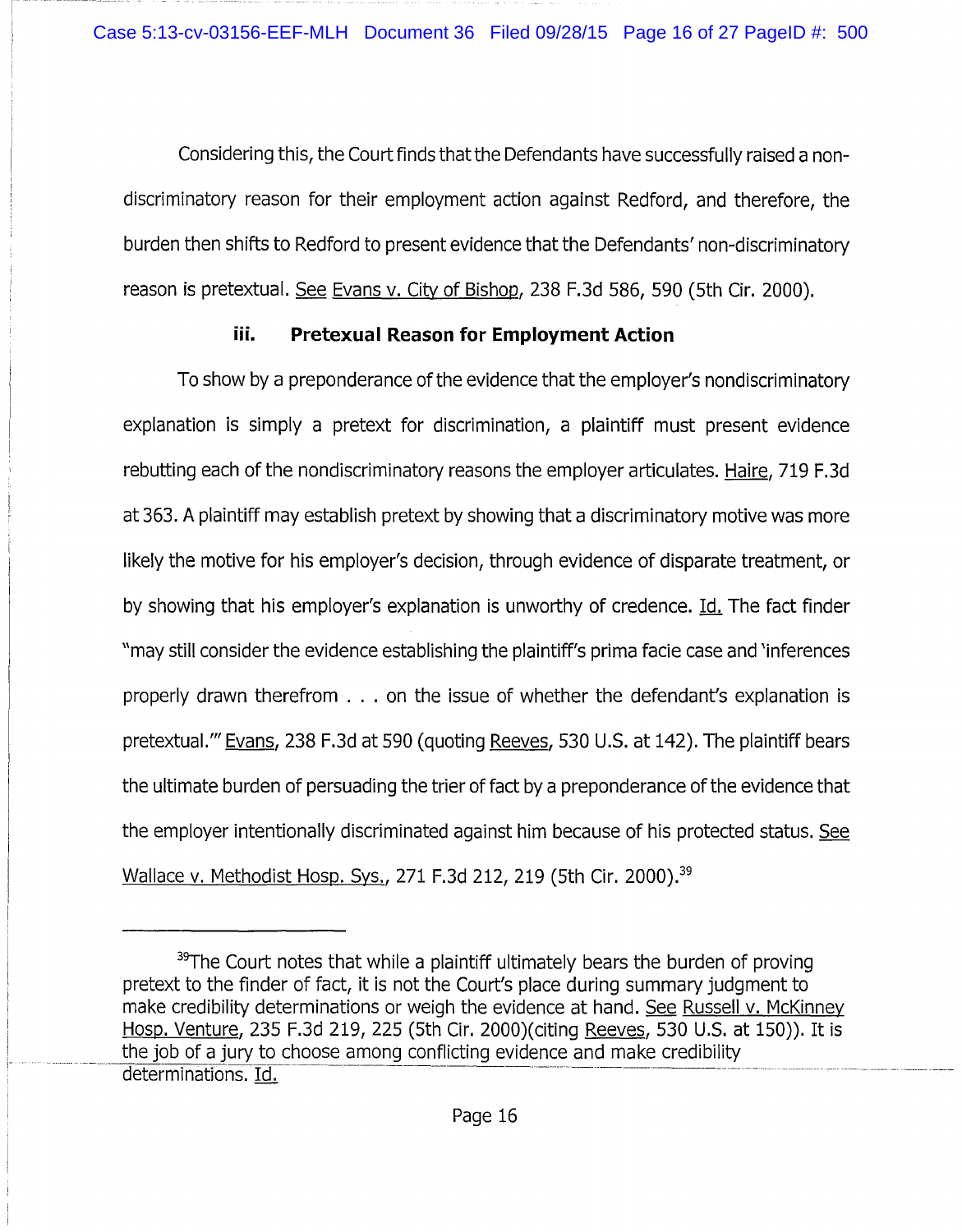Redford argues that the Defendants' reason for firing him must be pretextual because he never violated the KTBS social media policy.<sup>40</sup> Although the KTBS social media policy states that employees should not respond to viewer comments, Bain, the KTBS news director who fired Redford, testified that if a KTBS employee responded to a viewer comment on his or her "private [Facebook] page," that action would not be a violation of the KTBS social media policy.<sup>41</sup> Redford argues that he, like Machi, responded to a KTBS viewer on his personal Facebook page, which was not a violation of the social media policy.<sup>42</sup> Redford argues that his Facebook page was his personal page because he created it independently of KTBS and used it to post his personal opinions.<sup>43</sup>

However, unlike Machi, Redford and Lee were fired. Redford states that Lee clearly violated the KTBS social media policy by responding to viewers multiple times on the official KTBS Facebook page. Redford contends that he was not fired for violating the social media policy but instead was fired in order to prevent any potential race or sex discrimination lawsuit by Lee.<sup>44</sup> In sum, Redford argues that Lee, a black woman, was fired for violating

<sup>40</sup>Record Document 15,  $\P\P$  15-20 and Record Document 34, p. 14.

<sup>41</sup>Record Document 30-6, p. 6.

I .

<sup>42</sup>Record Document 34, p. 14.

 $43$ Record Document 26-6, pp. 18-19. ("Q. And this was a post by you to what you're calling your personal Facebook page? A. Yeah. You know it's personal when I say, 'Way to go.' Q. But this is a police story as part of your crime reporting for Channel 3? A. Yes, but when I put that on the KTBS page I took off the 'way to go', because I never would put my opinion on any KTBS-related website.")

<sup>44</sup> Record Document 30, pp. 15-16.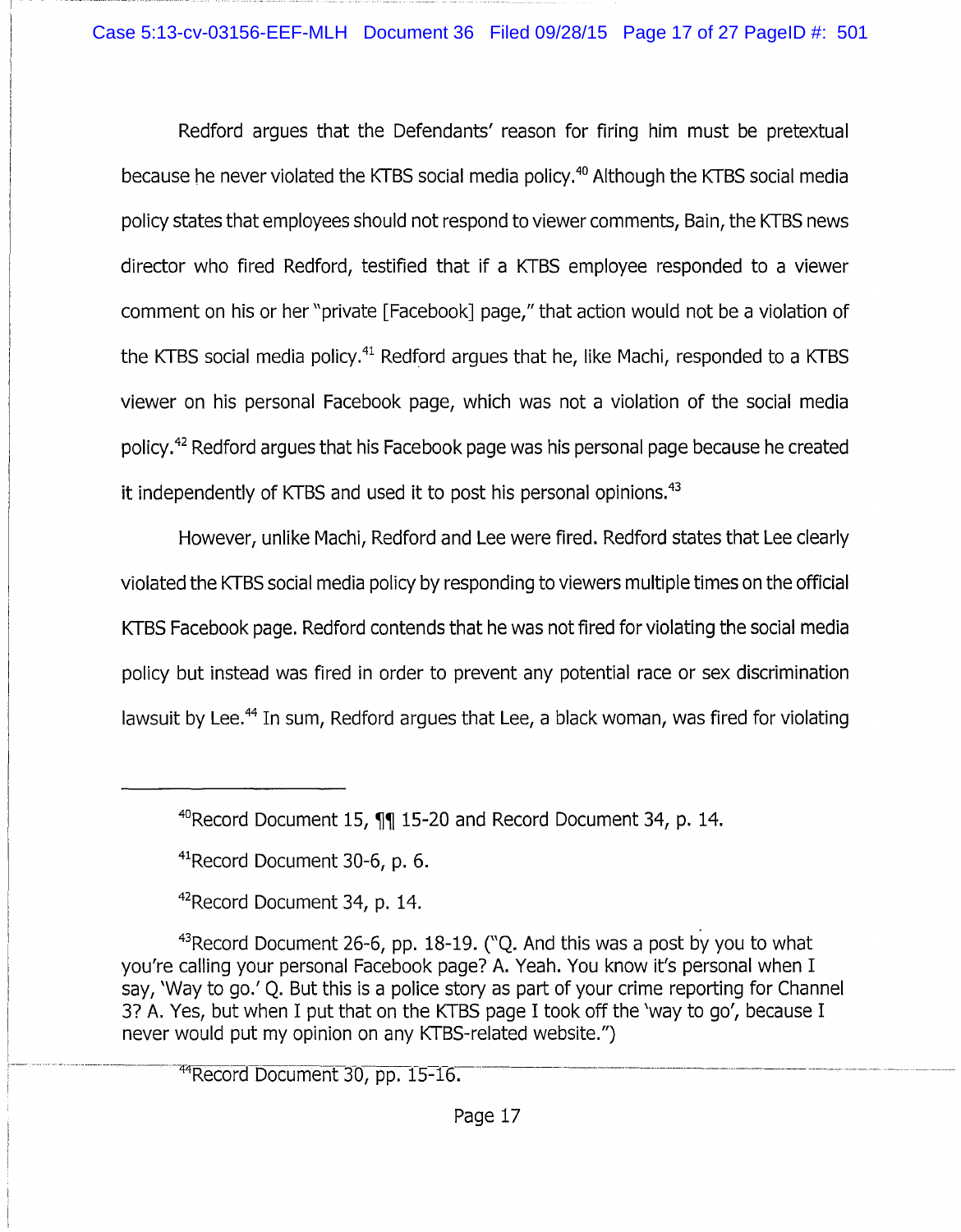the social media policy, and he, a white male, was fired on the same day for allegedly the same reason so that she would be forestalled from ever claiming that she was fired due to her race or sex.

The Defendants contend that Machi, who was not disciplined, and Redford, who was fired, were treated differently because of the difference in their Facebook profile pages.<sup>45</sup> Machi's Facebook profile page could only be seen by people she had "friended," while Redford's page did not have any privacy filters that limited who could view his page.<sup>46</sup> Additionally, the Defendants argue that Redford often used his Facebook profile page to promote his work at KTBS, and that fact, among others, makes his profile page more similar to that of the official KTBS Facebook page. $47$  Therefore, the Defendants contend that Machi's Facebook page was private and Redford's Facebook page was both public and affiliated with KTBS.

Here, the KTBS social media policy, as written, states that employees should not respond to viewer comments at all, but if they must respond, they should do so only by providing the viewer with Sirven's contact information. However, evidence in the record indicates that KTBS does not consider an employee's negative comment about a viewer on his or her "private" Facebook page to be a violation of the social media policy. As such, Redford has presented evidence of a question of material fact about whether his Facebook

 $^{46}$ Id.

 $47$  $\underline{\text{Id.}}$ 

<sup>45</sup>Record Document 26-3, p. 18.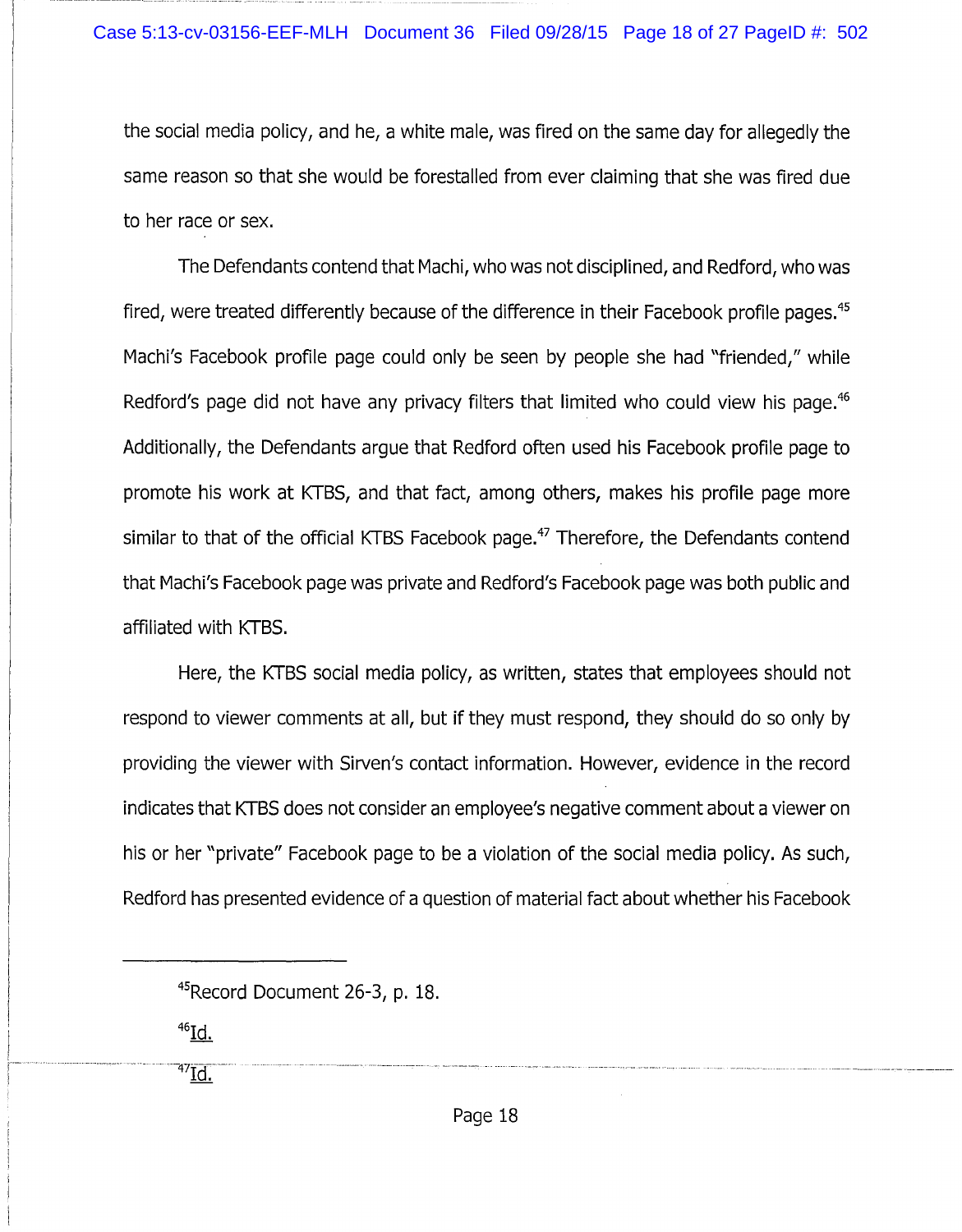profile page is "private" such that any comment he made on the page would not be a violation of the KTBS social media policy. Therefore, the Court finds that Redford has presented a genuine dispute of material fact on whether KTBS's nondiscriminatory reason for firing him was pretextual.

Once a plaintiff has established a prima facie case of discrimination and put forth sufficient evidence for a fact finder to find the employer's proffered reasons to be pretextual, this showing is usually sufficient for a plaintiff's case to survive summary judgment. See Evans, 238 F.3d at 591. Evans stated that "[o]nce the employer's justification has been eliminated, discrimination may well be the most likely alternative explanation, especially since the employer is in the best position to put forth the actual reason for its decision." Id. (citing Reeves, 530 U.S. at 146, 120 S. Ct. at 2108-09).

Because Redford has met his prima facie burden and presented a genuine dispute of material fact as to whether the Defendants' nondiscriminatory reason for firing him was pretextual, the Defendants' motion for summary judgment on Redford's Title VII and Section 1981 claims is **DENIED.** 

## **C. Defamation**

After receiving negative publicity regarding Lee's termination, on December 13, 2012, Bain released a statement on behalf of KTBS addressing Lee's and Redford's firings (the "KTBS statement"). In it, Bain stated that the company had "dismissed two employees for repeated violation of the station's written procedure.<sup>"48</sup> Lee was identified by name as

<sup>&</sup>lt;sup>48</sup>Record Document 26-6, p. 56.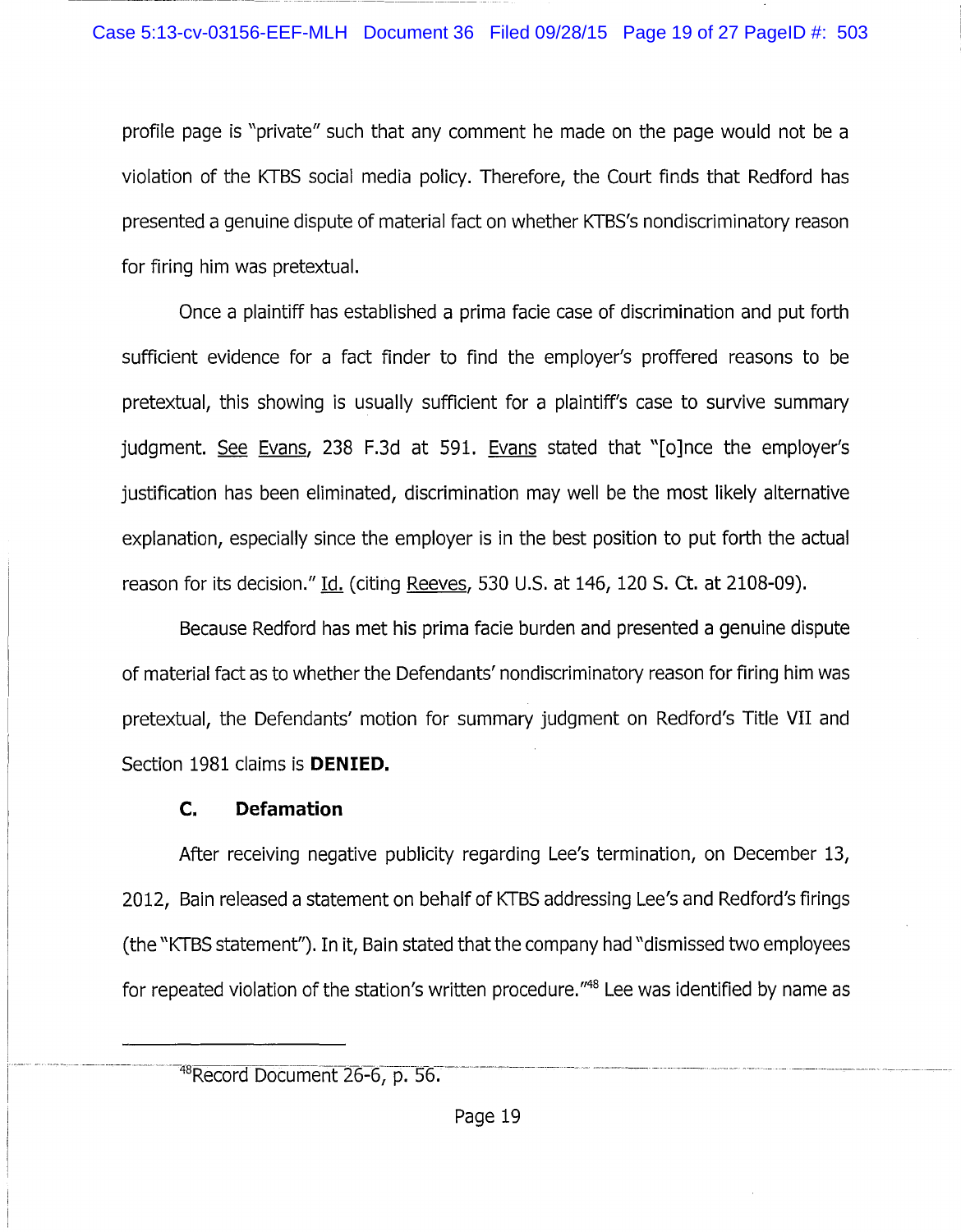one of the employees, and the other employee was described as "a white male reporter who was an eight year veteran of the station."<sup>49</sup> The KTBS statement further states that "[t]he policy they violated provided a specific procedure for responding to viewer comments on the official KTBS Facebook page."<sup>50</sup> Redford argues that the KTBS statement defamed him and hurt his career.

A cause of action for defamation arises out of a violation of Louisiana Civil Code article 2315 and involves the invasion of a person's interest in his or her reputation and good name. See Fitzgerald v. Tucker, 98-2313 (La. 6/29/99); 737 So. 2d 706, 715. In order to prevail on a defamation action, a plaintiff must prove the following four elements: "(1) a false and defamatory statement concerning another; (2) an unprivileged publication to a third party; (3) fault (negligence or greater) on the part of the publisher; and (4) resulting injury." Id. "In other words, a plaintiff must prove that the defendant, with actual malice or other fault, published a false statement with defamatory words which caused plaintiff damages." Id. (citations and quotations omitted).

"Generally, a communication is defamatory if it tends to harm the reputation of another so as to lower the person in the estimation of the community, to deter others from associating or dealing with the person, or otherwise expose a person to contempt or ridicule." Id. at 716. "Thus, a communication which contains an element of personal disgrace, dishonesty, or disrepute undoubtedly satisfies the definition of defamatory." Id.

 $^{49}$ Id.  $-50\tau$  -1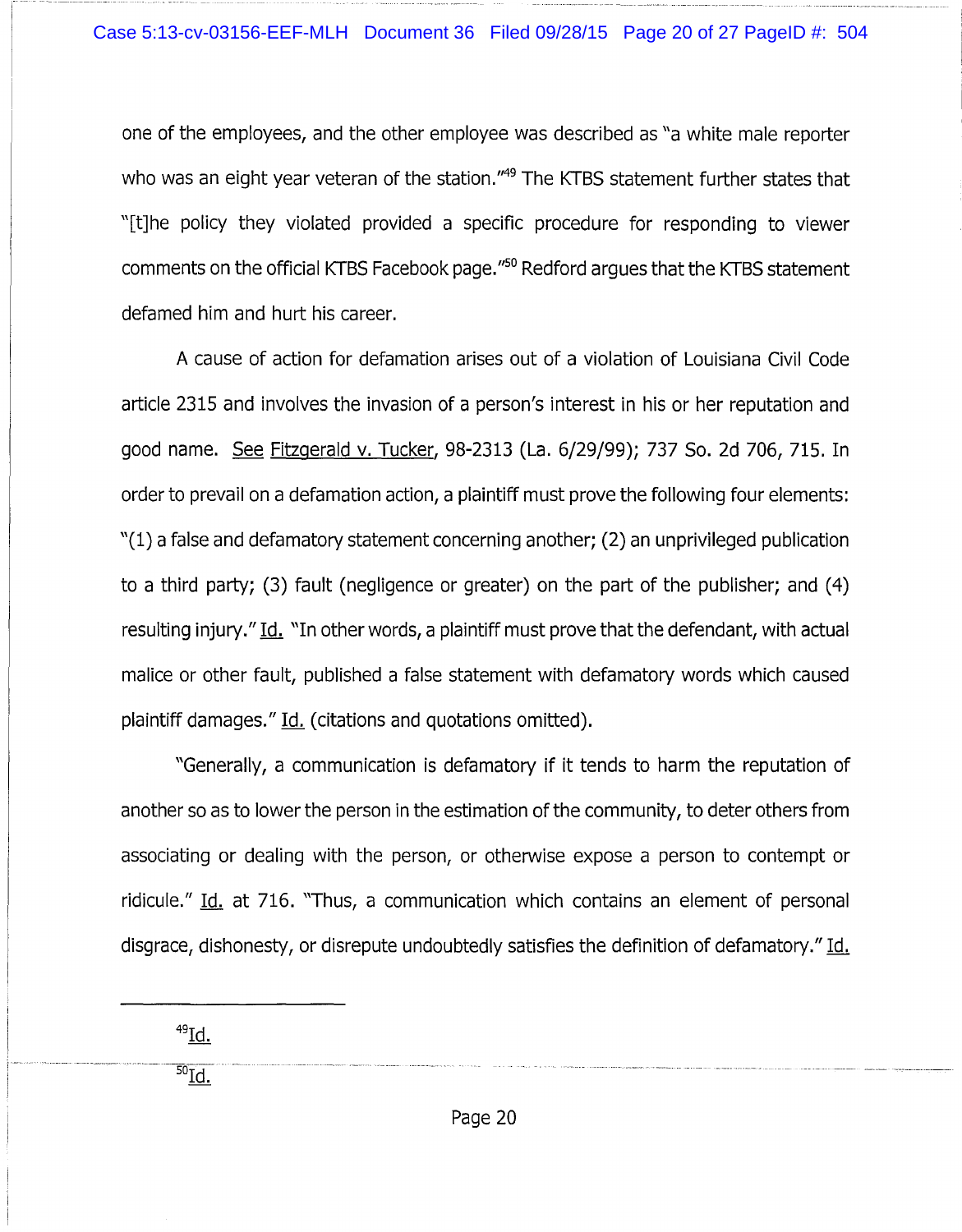"The intent and meaning of the alleged defamatory statement must be gathered from context as well as the words, and all parts of the statement and the circumstances of its publication must be considered to derive the true meaning." Fourcade v. City of Gretna, 598 So. 2d 415, 419 (La. App. 5 Cir. 3/31/92).

As a preliminary matter, the Defendants argue that there can be no defamation because Redford is unnamed in the KTBS statement. Redford argues that the press release is sufficiently descriptive as to make his identity ascertainable.<sup>51</sup> The Louisiana Fifth Circuit Court of Appeals, in summarizing the law regarding "group defamation," stated that:

Generally, Louisiana courts recognize the principle that the defamatory words must refer to some ascertainable person, and that person must be the plaintiff. However, many jurisdictions recognize a cause of action for "group defamation," that is, an individual may bring an action for defamation even though he or she is not specifically named if the defamatory words refer to a small, identifiable group to which he or she belongs.

Bujol v. Ward, 00-1393 (La. App. 5 Cir. 1/30/01); 778 So. 2d 1175, 1177-78 (citations and quotations omitted). Redford references an affidavit from Mark Silberstein ("Silberstein"), who is a former news director at KSLA, to argue that people were able to ascertain that Redford was the white, male employee who was fired at the same time as Lee.<sup>52</sup> The Court finds that Redford has presented sufficient evidence to raise a question of fact as to whether the KTBS press release was sufficiently specific as to make his identity an ascertainable fact.

<sup>51</sup>Record Document 30, p. 18.

<sup>·---··-</sup> ·----------- -------· · ----s2··-·---------------------------------------- -·-- ·- · ·-- ··- Record Document 30-5.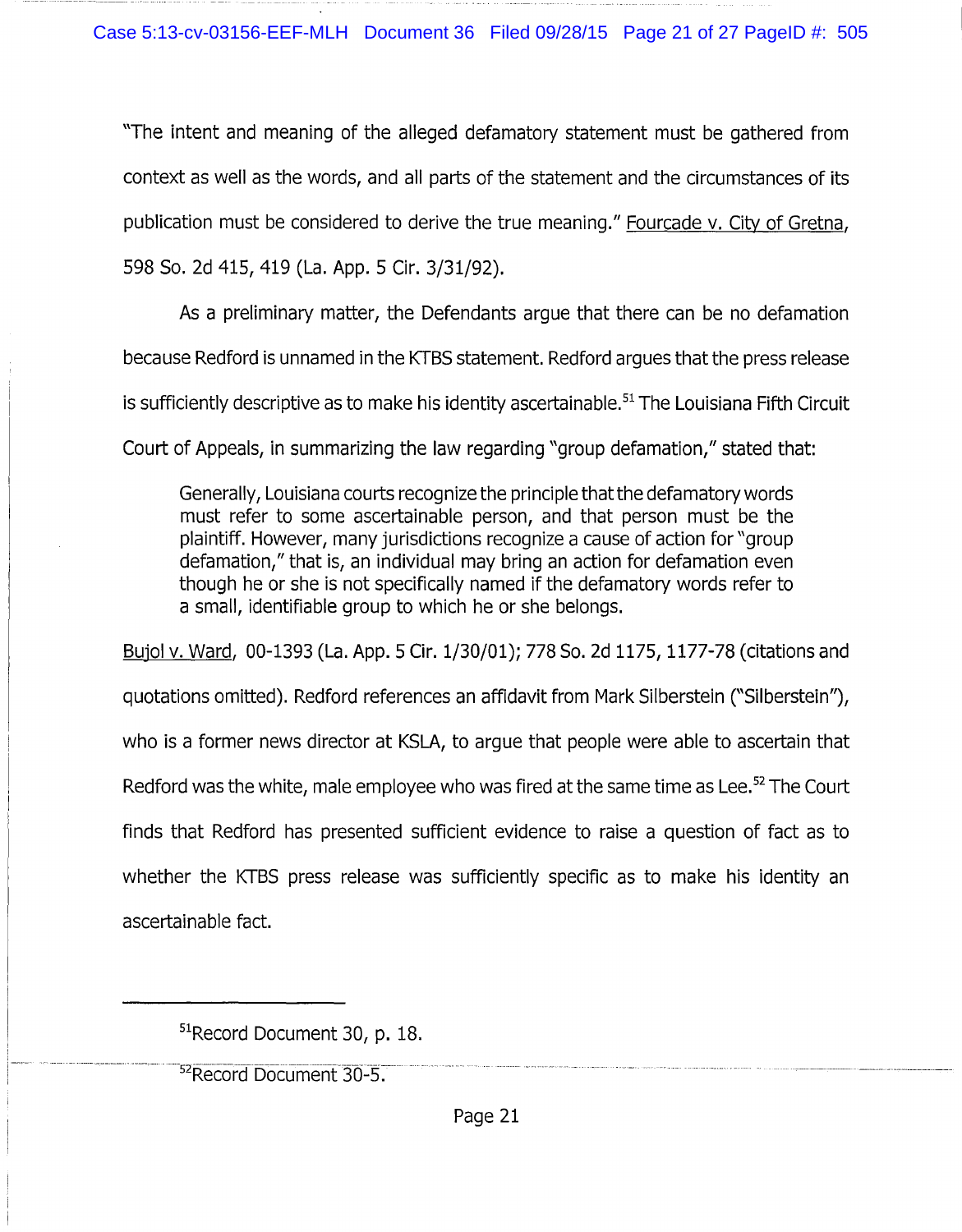The first element of a prima facie case of defamation concerns whether someone made a false and defamatory statement about another. Redford argues that the portion of the KTBS statement which stated that he was fired "for repeated violation of the station's written procedure ... for responding to viewer comments on the official KTBS Facebook page" is incorrect.<sup>53</sup> As discussed above, the Court has found that Redford has provided sufficient evidence to present a question of fact regarding whether he was fired for violating the KTBS social media policy, as referenced in the KTBS statement. Considering this, the Court finds that Redford has provided sufficient evidence to create a question of fact of whether the KTBS statement was truthful when it stated he was fired for responding to a viewer's complaint on his Facebook page.

The parties agree that the second element, whether the statement was an unprivileged publication to a third party, has been satisfied. The third element, the fault on the part of the publisher, is generally negligence or greater. Here, KTBS implies, without support or analysis, that Redford must prove actual malice-- a higher standard-- because "journalists and television reporters like Redford are considered public figures for purposes of defamation claims."<sup>54</sup> Redford, for his part, is wholly silent on the level of fault he must prove against the publisher to establish his claim of defamation.<sup>55</sup> He is equally silent on the question of whether, as a journalist, he should be considered a public figure. As will

<sup>53</sup>Record Document 26-6, p. 56.

 $54$  Record Document 26-3, p. 28.

<sup>&</sup>lt;sup>55</sup> Record Document 30, pp. 18-19.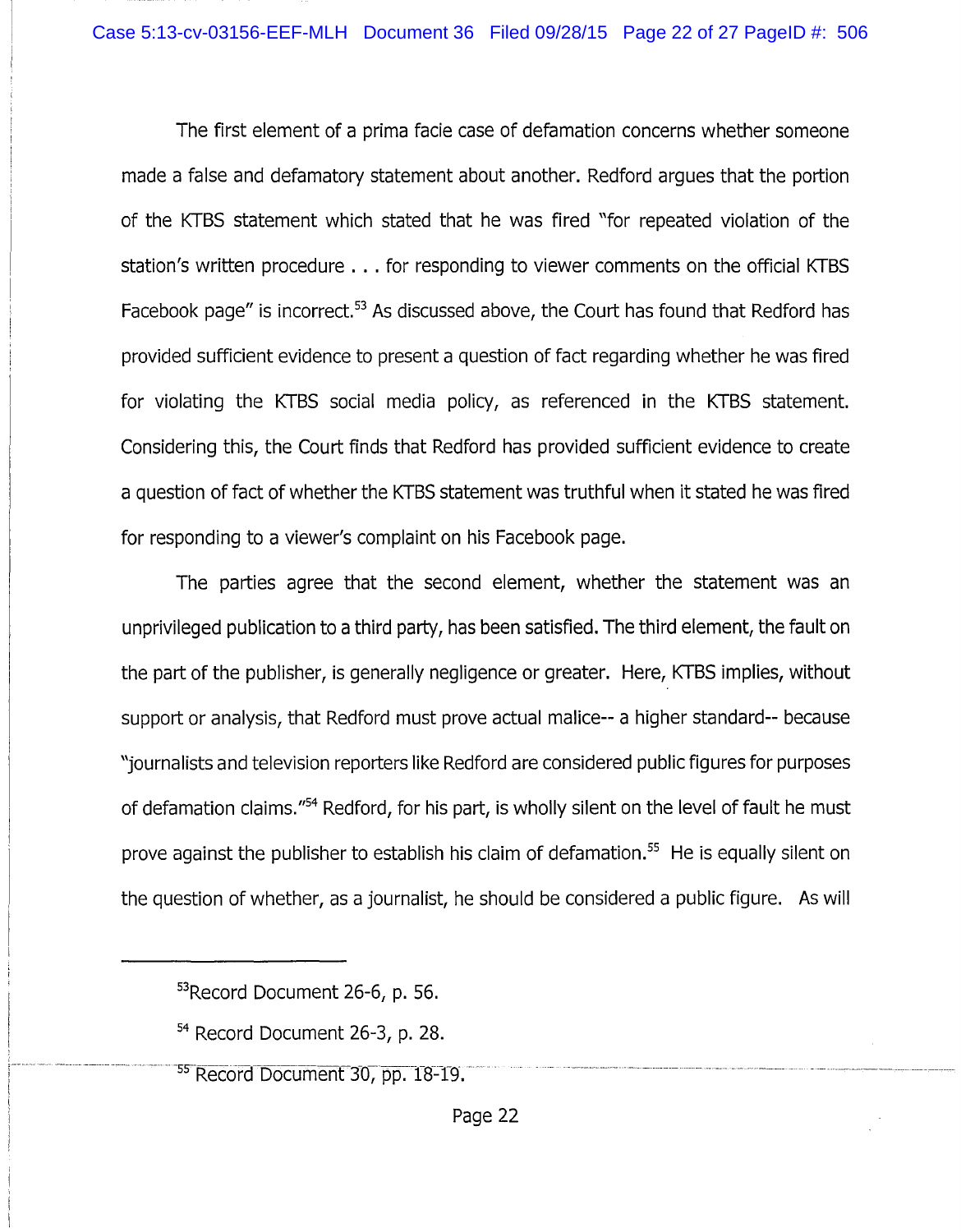be discussed below, the Court finds that Redford survives summary judgment even on the actual malice standard, which is the most stringent of the standards available for a defamation claim.

The law is well-settled that a public figure may not recover damages for a defamatory falsehood without clear and convincing proof that the false statement was made with "actual malice." New York Times Co. v. Sullivan, 376 U.S. 254, 279-80, 84 S. Ct. 710 (1964). Actual malice is found when the publisher knew that the statement was false or the statement was made with reckless disregard for whether it was false or not. Id. at 279.

Proof of actual malice is a heavy burden, and "there is a significant difference between proof of actual malice and proof of falsity." Peter Scalamandre & Sons, Inc. v. Kaufman, 113 F.3d 556, 560 (5th Cir. 1997)(citing Bose Corp. v. Consumers Union of U.S., Inc., 466 U.S. 485, 511, 104 S. Ct. 1949, 1965 (1984)). "As long as a defendant does not act knowing his statement is false or with reckless disregard of its truth, actual malice will not be present." Id. at 561. "[T]he actual malice standard is not satisfied merely through a showing of ill will or malice in the ordinary sense of the term ... [because] [c]ulpability on the part of the defendant is essential." Id. (citations and quotations omitted). There must be evidence that the defendant "entertained serious doubts as to the truth of his publication." Id. (citations and quotations omitted).

As described above, this Court has found that Redford has presented sufficient evidence to raise a genuine dispute of material fact as to whether he was fired because he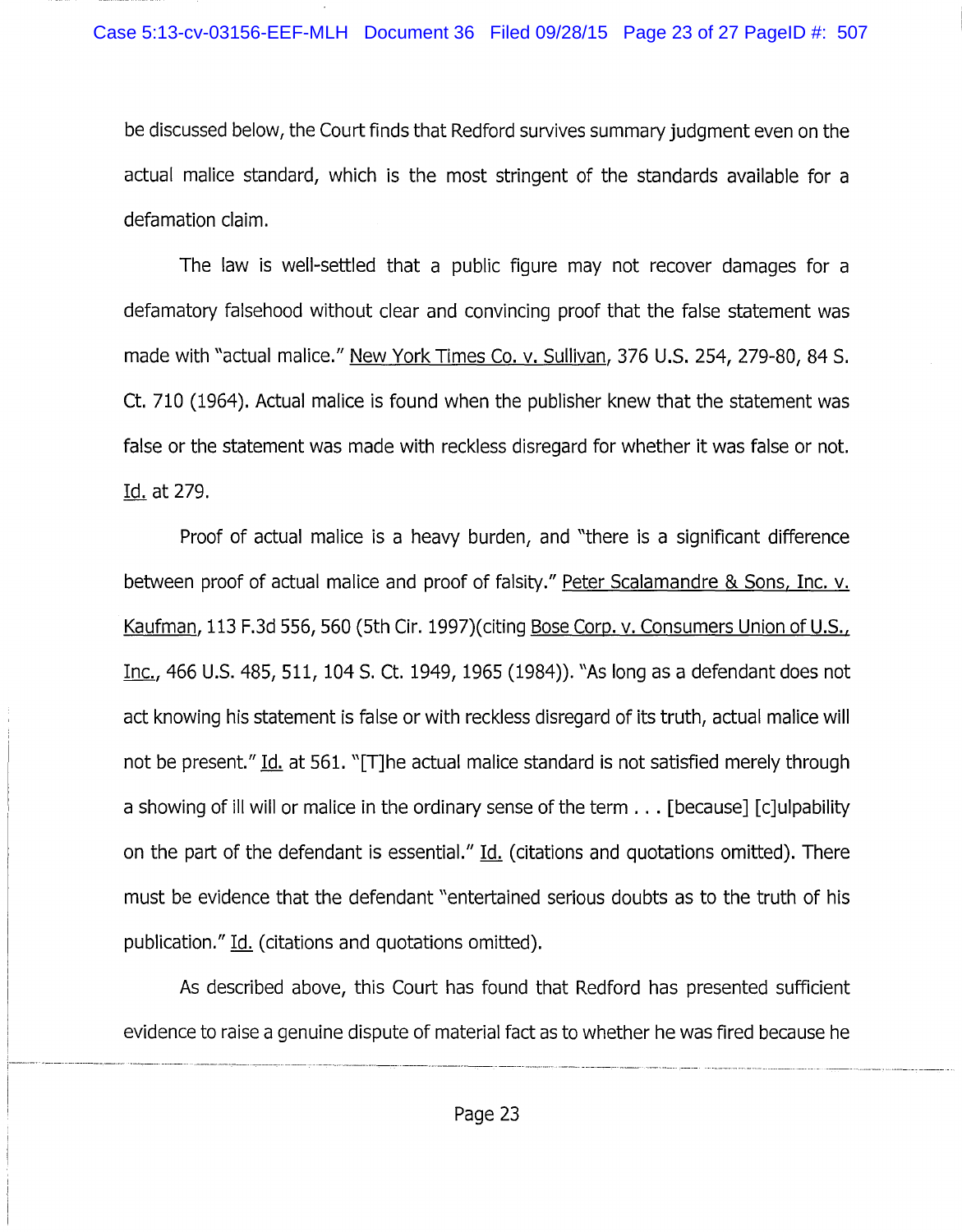violated the KTBS social media policy. If Redford is able to prove that he was fired because of his race or sex, then he will be able to prove that KTBS knowingly issued a false statement as to the termination of his employment. As such, the Court finds that Redford has created a genuine dispute of fact as to this element of the test.

Finally, as to the fifth element, Silberstein's affidavit states that he wanted to hire Redford as an on-air reporter for competitor network KSLA but was not allowed to do so once the KTBS statement was published.<sup>56</sup> This affidavit is sufficient evidence to support a finding that Redford was injured by the KTBS press release, as required for the final element of the test.

Considering all of the above, the Defendants' motion for summary judgment as to Redford's defamation claim must be **DENIED.** 

### **D. Intentional Infliction of Emotional Distress**

Redford argues that he suffered emotional distress after being fired by KTBS.<sup>57</sup> In order to recover for intentional infliction of emotional distress, a plaintiff must establish that: (1) "the conduct of the defendant was extreme and outrageous;" (2) "the emotional distress suffered by the Plaintiff was severe;" and (3) "the defendant desired to inflict severe emotional distress or knew that severe emotional distress would be certain or substantially certain to result from his conduct." White v. Monsanto Co., 585 So. 2d 1205, 1209 (La. 1991). Louisiana has recognized a cause of action for intentional infliction of

<sup>57</sup>Record Document 34, p. 19.

<sup>56</sup>Record Document 30-5.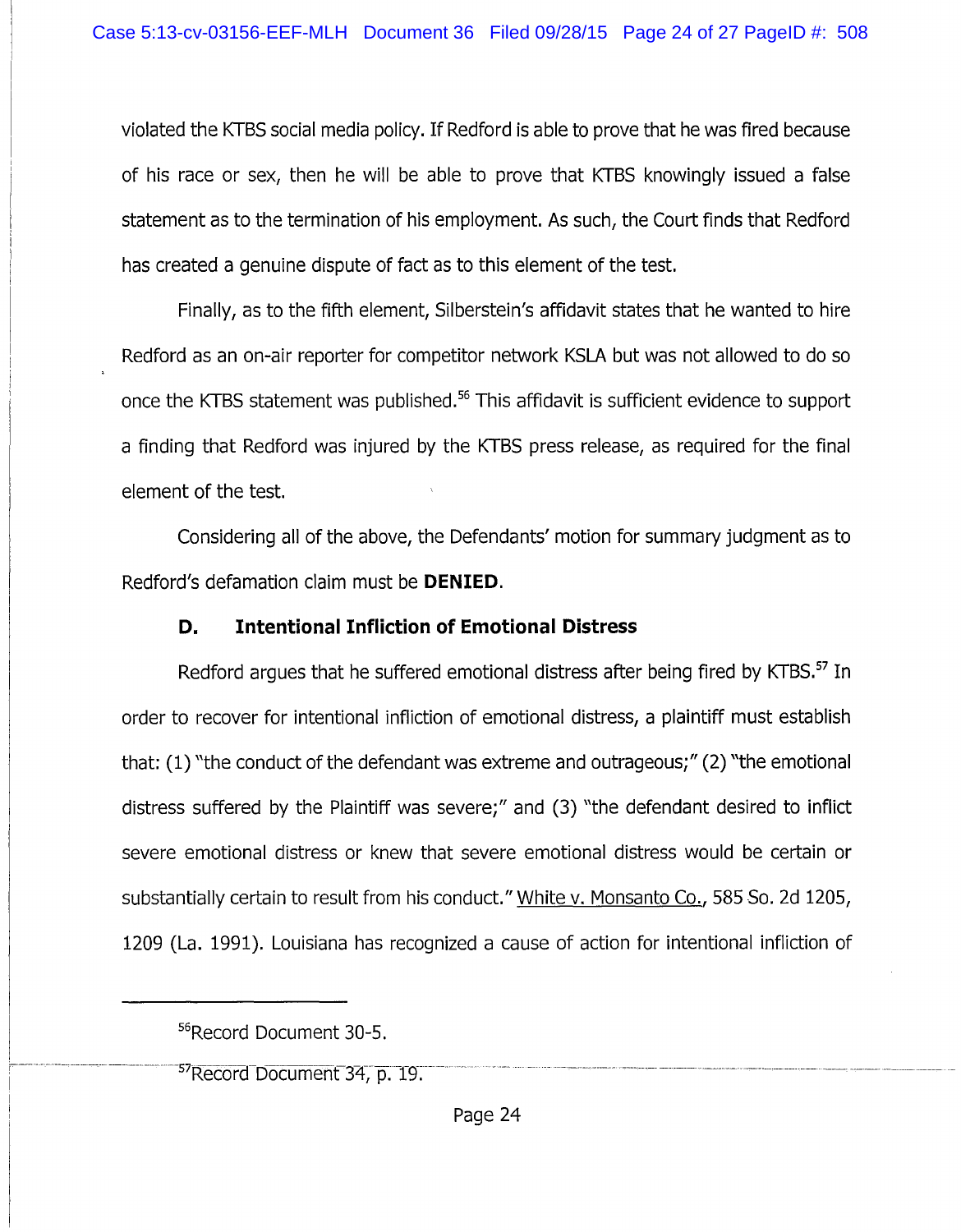emotional distress in a workplace setting, but it has limited the cause of action to cases that involve "a pattern of deliberate, repeated harassment over a period of time." Id. at 1210. "The distress suffered by the employee must be more than a reasonable person could be expected to endure," and "the employer's conduct must be intended or calculated to cause severe emotional distress, not just some lesser degree of fright, humiliation, embarrassment or worry." Nicholas v. Allstate Ins. Co., 99-C-2522 (La. 8/31/00); 765 So. 2d 1017, 1026-27.

In the present case, Redford argues that there is sufficient evidence to support his claim of intentional infliction of emotional distress because he was fired without cause to prevent Lee's potential racial discrimination suit against KTBS and then his termination was published in a national press release.<sup>58</sup> Even assuming these facts are true, the Court finds no evidence of a "deliberate, repeated harassment over a period of time." Nicholas, 765 So. 2d at 1026. There is no record evidence of extreme or outrageous behavior by the Defendants, and therefore, the Court finds that Redford has failed to raise sufficient evidence to create a question of fact regarding his intentional infliction of emotional distress claim. The Defendants' motion for summary judgment on Redford's intentional infliction of emotional distress claim shall be **GRANTED.**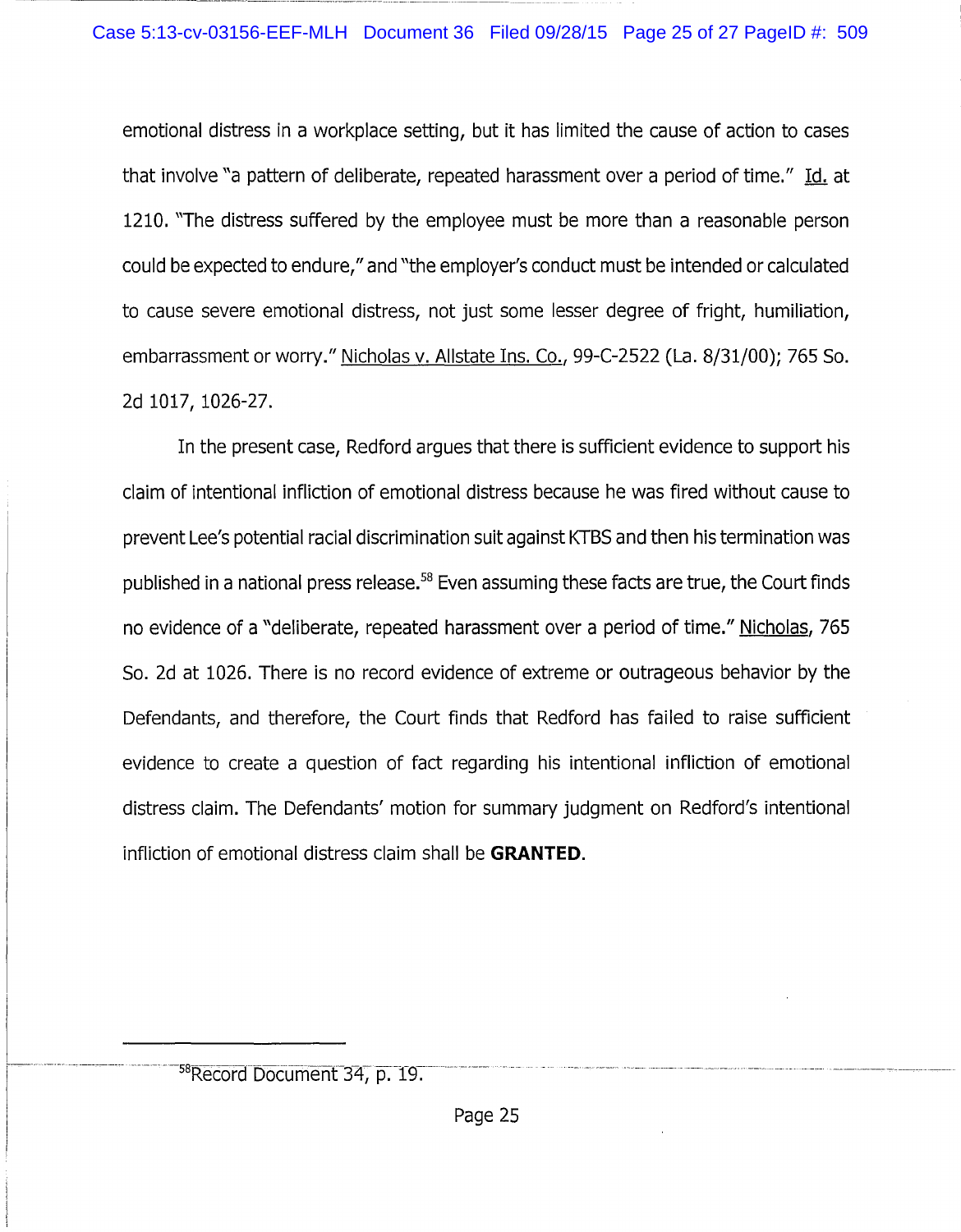# **E. Negligence and Other State Law Claims**

The Defendants argue that Redford has not provided sufficient evidence to support his general negligence claims.<sup>59</sup> Redford has not described these "negligence claims" with any particularity.<sup>60</sup> Yet, he argues that there are sufficient facts in the record to support his claims, despite the fact that he fails to direct the Court's attention to said evidence. It is Redford's burden at this stage to go beyond the pleadings and designate specific facts in the record showing that there is a genuine issue for trial. This, he has failed to do. Therefore, the Defendants' motion for summary judgment on all of Redford's remaining claims is hereby **GRANTED.** 

## IV. **Conclusion**

For the foregoing reasons, the Defendants' Motion for Summary Judgment [Record Document 26] is hereby **GRANTED in part** and **DENIED in part.** The Court makes the following rulings:

- 1) Defendants' Motion for Summary Judgment insofar as it relates to Plaintiff's exhaustion of administrative remedies is **DENIED;**
- 2) Defendants' Motion for Summary Judgment insofar as it relates to Plaintiff's Title VII and Section 1981 claims is **DENIED;**
- 3) Defendants' Motion for Summary Judgment insofar as it relates to Plaintiff's defamation claim is **DENIED;**

-- -------------6old~-------------------------~---------------------------------------~------------------------------------------------

<sup>&</sup>lt;sup>59</sup>Record Document 26-3, p. 24 and Record Document 32, p. 10.